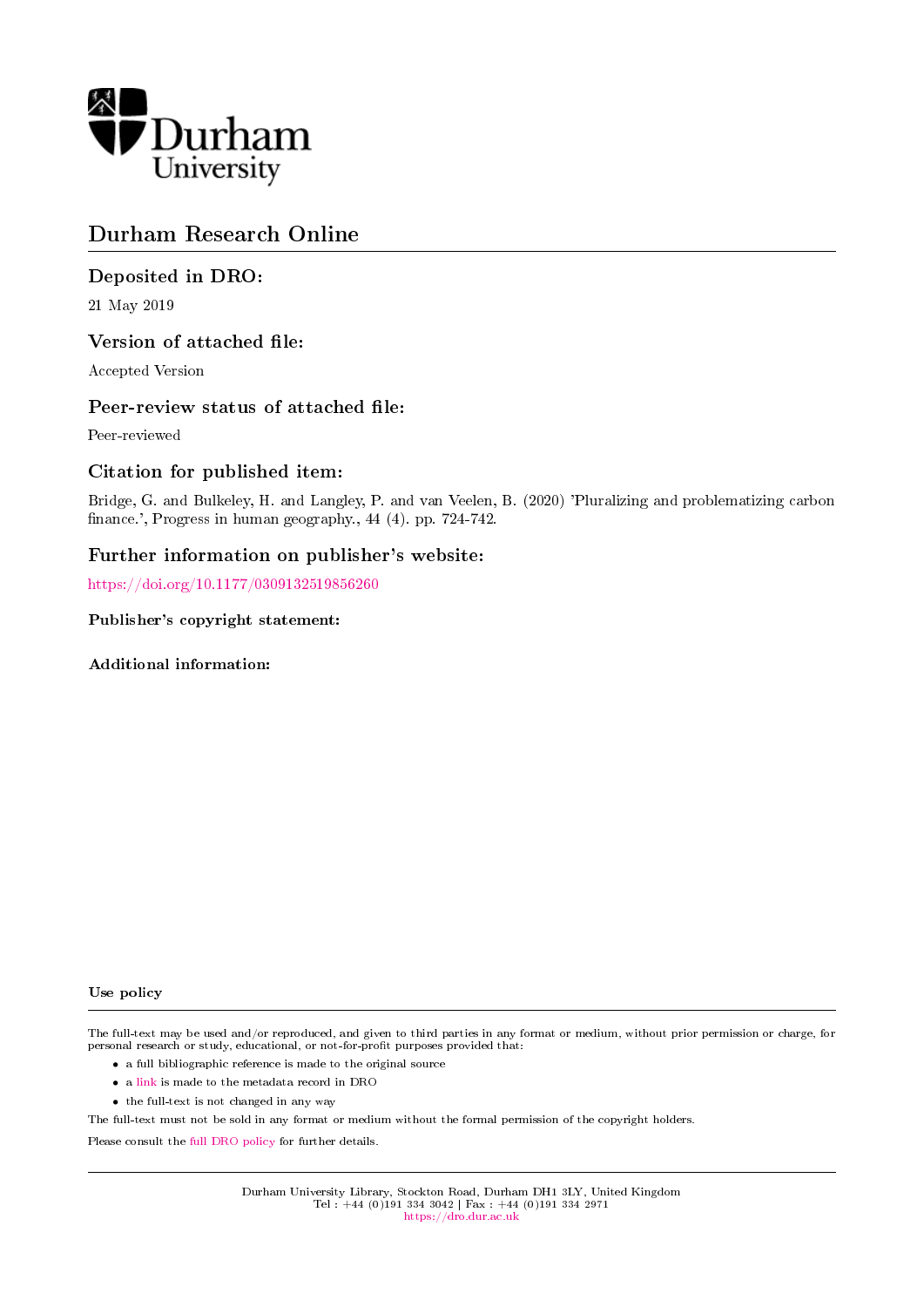| 1      |                                                                                                                |
|--------|----------------------------------------------------------------------------------------------------------------|
| 2      | <b>Pluralizing and Problematizing Carbon Finance</b>                                                           |
| 3      |                                                                                                                |
| 4      |                                                                                                                |
| 5<br>6 | Authors: Gavin Bridge, Harriet Bulkeley, Paul Langley, Bregje van Veelen*. Durham University, UK.              |
| 7      | * Corresponding author:                                                                                        |
| 8      |                                                                                                                |
| 9      | <b>Abstract</b>                                                                                                |
| 10     |                                                                                                                |
| 11     | Growing emphasis on finance as key to decarbonization requires social science research that critically attends |
| 12     | to the emergent and diverse forms taken by carbon finance. First, we pluralize research into carbon finance,   |
| 13     | building on existing work to identify four main forms: carbon markets; ecosystem services; natural capital     |
| 14     | investment; and, capital allocated to low-carbon enterprises and projects. Second, we propose that research    |
| 15     | should problematize the processes through which carbon is variously translated into financial value.           |
| 16     | Illustrated with reference to low-carbon investment in electricity generation, our agenda thereby extends      |
| 17     | from the difficulties of producing carbon-as-commodity to the uncertainties of constituting carbon-as-asset.   |
| 18     |                                                                                                                |
| 19     | Keywords: carbon markets; ecosystem services; low-carbon investment; commodification; assetization;            |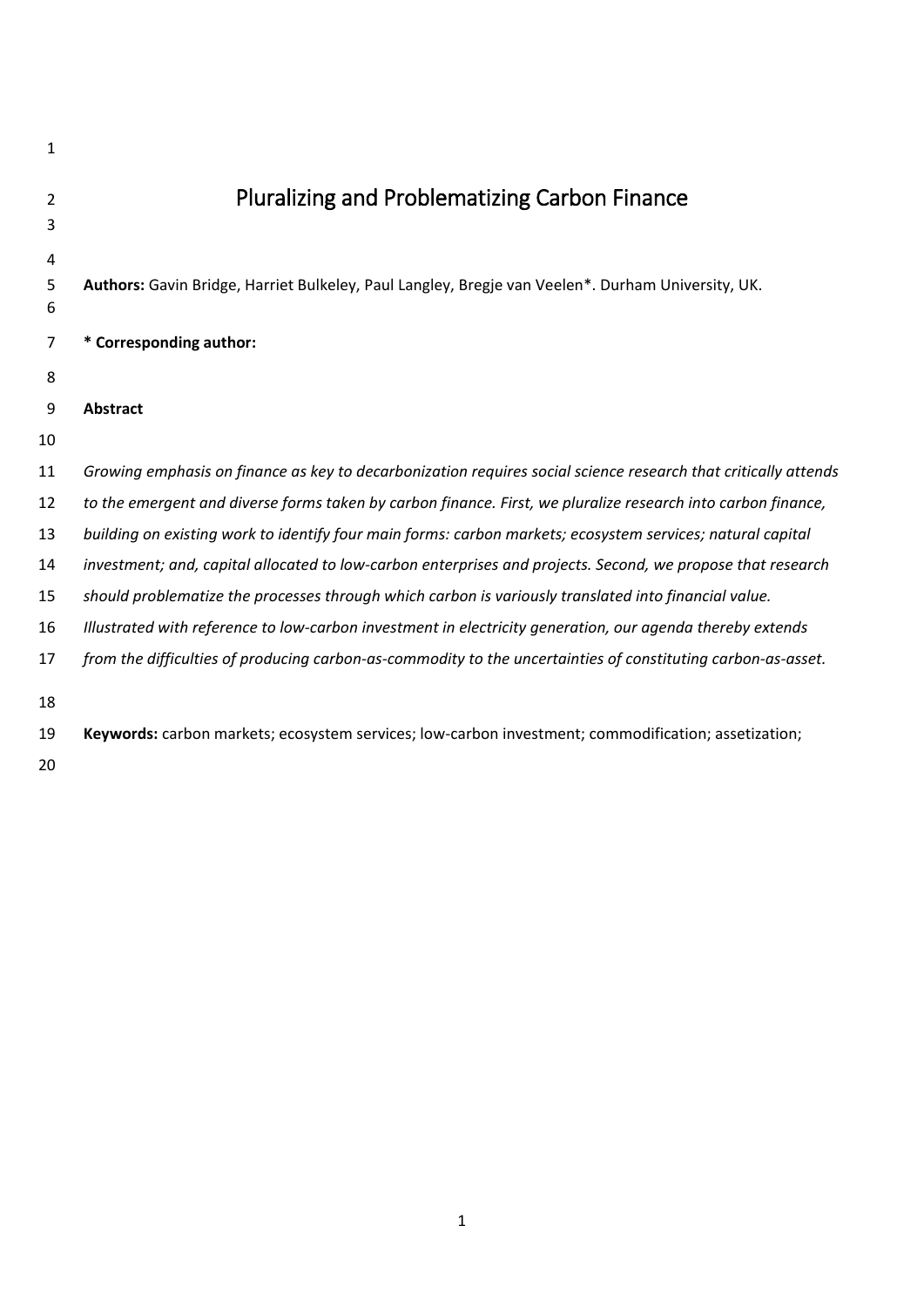### **Pluralizing and Problematizing Carbon Finance**

### **I Introduction: from carbon markets to carbon finance**

 The strategic significance of financial markets to climate change policy was confirmed at COP21 by the Paris Agreement of 2015 (Andresen et al., 2016). As stated in Article 2, the Paris Agreement entails a commitment to 'making finance flows consistent with a pathway towards low greenhouse gas emissions and climate-resilient development'. Financial markets are positioned within climate change governance as key to unlocking action to prevent global warming in excess of 2 degrees Celsius by enabling investment in a low- carbon transition at scale. It is estimated, for instance, that an additional \$800 billion of investment in low- carbon activities will be required each year in order to stay under this threshold (Campiglio, 2016; European Commission, 2018; McCollum et al., 2013; Global Commission on the Economy and Climate, 2016). However, current investment levels fall well short of what is calculated as necessary to meet global targets (Buchner et al., 2017; Campiglio, 2016), despite the unprecedented policies of cheap money pursued by the leading central banks in the wake of the global financial crisis and the recent expansion of financial markets that are variously termed 'green' (City of London Corporation, 2016), 'sustainable' (DB Climate Change Advisors, 2012), or 'environmental' (Bertl, 2016). The growing emphasis on 'finance flows' as a means to decarbonization is significant, nonetheless. It not only marks a significant shift away from carbon trading and heralds a recognition of its limitations as a market-based strategy for low-carbon transition (Bryant, 2018; Ervine, 2014; Lane and Newell, 2016), but also requires a critical social science agenda capable of attending to the diverse forms of what we term 'carbon finance' that are now being mobilized towards this end. In this paper we seek to both *pluralize* the understanding of carbon finance within human geography and the social sciences, and to *problematize* the various processes through which carbon is translated into financial value.

 First, we seek to map out the terrain of multiple and relatively discrete forms of carbon finance that explicitly seek to act on carbon emissions alongside the extraction of financial value. We adopt the term carbon finance to expressly avoid confusion with the alternative rubric of 'climate finance' that conventionally and narrowly refers to donor funding or development aid consistent with the principles of the United Nations Framework Convention on Climate Change (UNFCCC) (Ballesteros et al., 2010; Clapp et al., 2012; Godinot et al., 2017; World Bank, 2017). To delineate carbon finance, we draw into conversation literatures on the governing of climate change, the political and cultural economies of carbon markets, and wider bodies of research concerned with 'neo-liberal natures' (Bigger and Dempsey, 2018) and the 'financialization of nature' (Ouma et al., 2018). While it is indeed the case that, as Felli (2014: 252) observes, "the climate governance 'regime' appears extraordinarily complex, specialised, even unfathomable", this body of work enables us to identify the principal forms which carbon finance adopts as its strategic significance grows within that regime.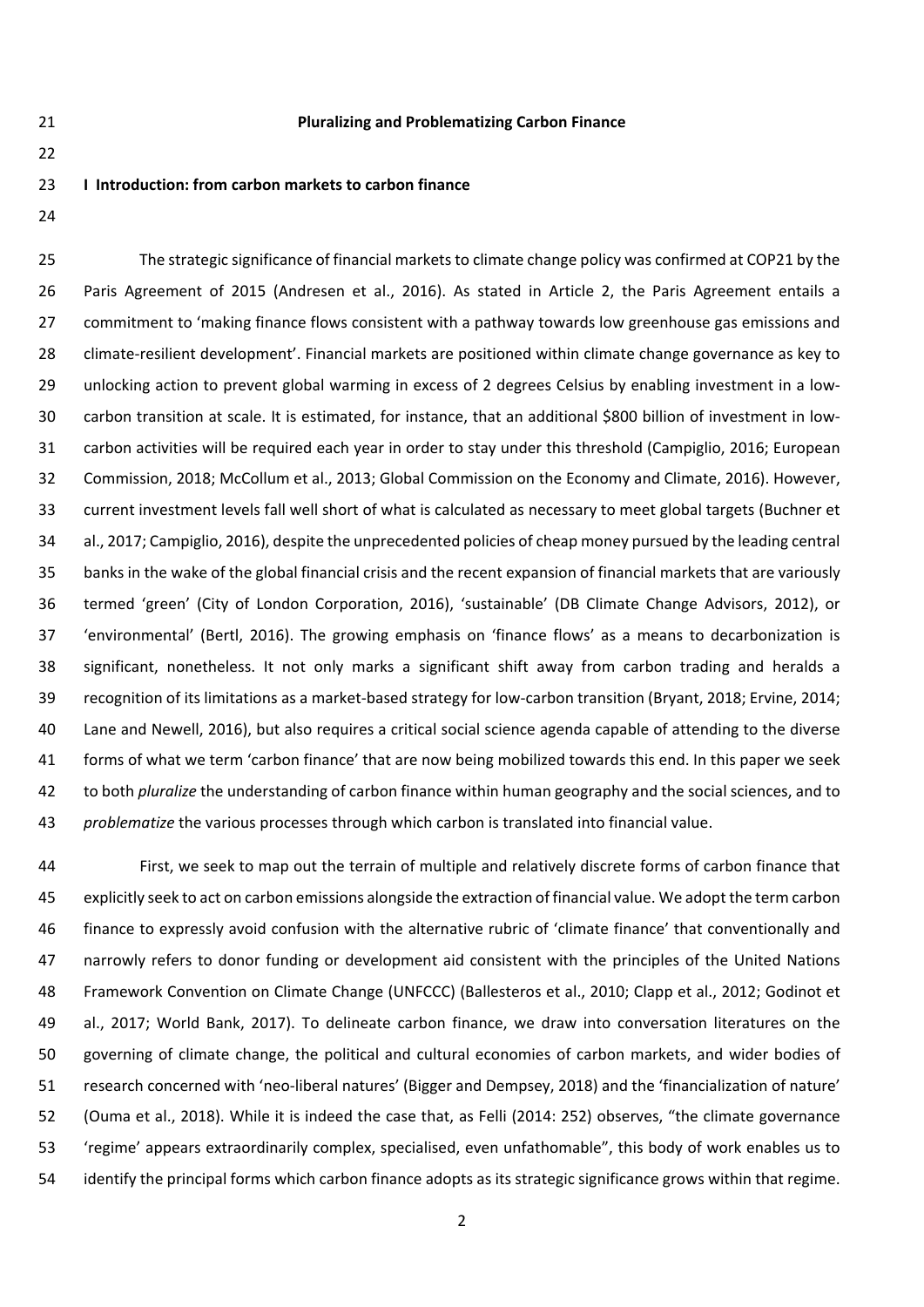These include: markets that price and trade emissions rights (Callon, 2009; Knox-Hayes, 2016; McKenzie, 2009; Lovell, 2015) and ecosystem services (e.g. Asiyanbi, 2016; Corbera, 2012; Fletcher et al., 2016; Gupta et al., 2012); forms of investment in natural capital designed to generate value through conservation and carbon sequestration (Dempsey, 2015; Fairhead et al., 2012; Kay, 2018; Sullivan, 2018); and, raising capital expressly for low-carbon investment in enterprises, projects and initiatives (Bracking, 2015; Christophers, 2016, 2018; Karpf and Mandel, 2018), especially to provide for the greening of urban infrastructures (Castree and Christophers, 2015; Knuth, 2018a) and the renewable and 'clean tech' energy sectors (Hall et al., 2017; Knuth, 2018b; McCarthy, 2015).

 Our second motivation in this paper is to problematize carbon finance in all of its different forms. In the context of contemporary climate change governance, problematizing carbon finance is essential if we are to move beyond narrow questions about the scale of finance flows that - animated by assertions of a 'carbon finance gap' between the size of the decarbonization challenge and the current levels of finance being directed towards it - tend to preoccupy policymakers. In the first instance, 'problematization' is a methodological approach (Foucault, 2003). It directs our attention to consider how the problem of climate change is itself rendered governable in such a way that carbon finance appears capable of providing for solutions and securing the future of life (Langley, 2019). As Sullivan (2018) has shown for investment in biodiversity and ecosystem services, for example, the method of problematization lends itself to the grounded investigation of the conditions of possibility and practicalities of carbon finance. Such a method is also broadly consistent with wider calls for a more pragmatic research orientation to the financialization of nature (Castree and Christophers, 2015; Ouma et al., 2018), particularly one that suspends theoretically-driven judgements on the systemic contribution of capital switching via the financial markets for addressing the 'second contradiction of capitalism' and providing a purported 'socio-ecological fix' (Ekers and Prudham, 2015; see Harvey 1978, 1982). Notwithstanding that carbon finance is conducted on the basis of the maximization of (albeit more sustainable) capitalist growth, problematization is a method that questions the privileged role of carbon finance in meeting the challenges of climate change and which pragmatically centres on the relational processes, contingencies and limits of the various and discrete forms taken by carbon finance.

 Our agenda for problematizing carbon finance is thus also an intervention in theoretical and conceptual debates that are present across the literatures we bring into conversation here. We will develop two related lines of argument that cut across the political economy and cultural economy approaches which dominate the literature. First, the critical analysis of carbon finance as a broad research terrain requires specific attention to the variegated processes through which carbon is incorporated into the extraction of financial value. Considerable work is necessary for carbon - as a material and discursive quality (e.g. high vs. low-carbon) - to be translated into financial value. We take seriously, then, recent arguments which stress that even though the abstraction of value from its material forms is a necessary part of the financialization of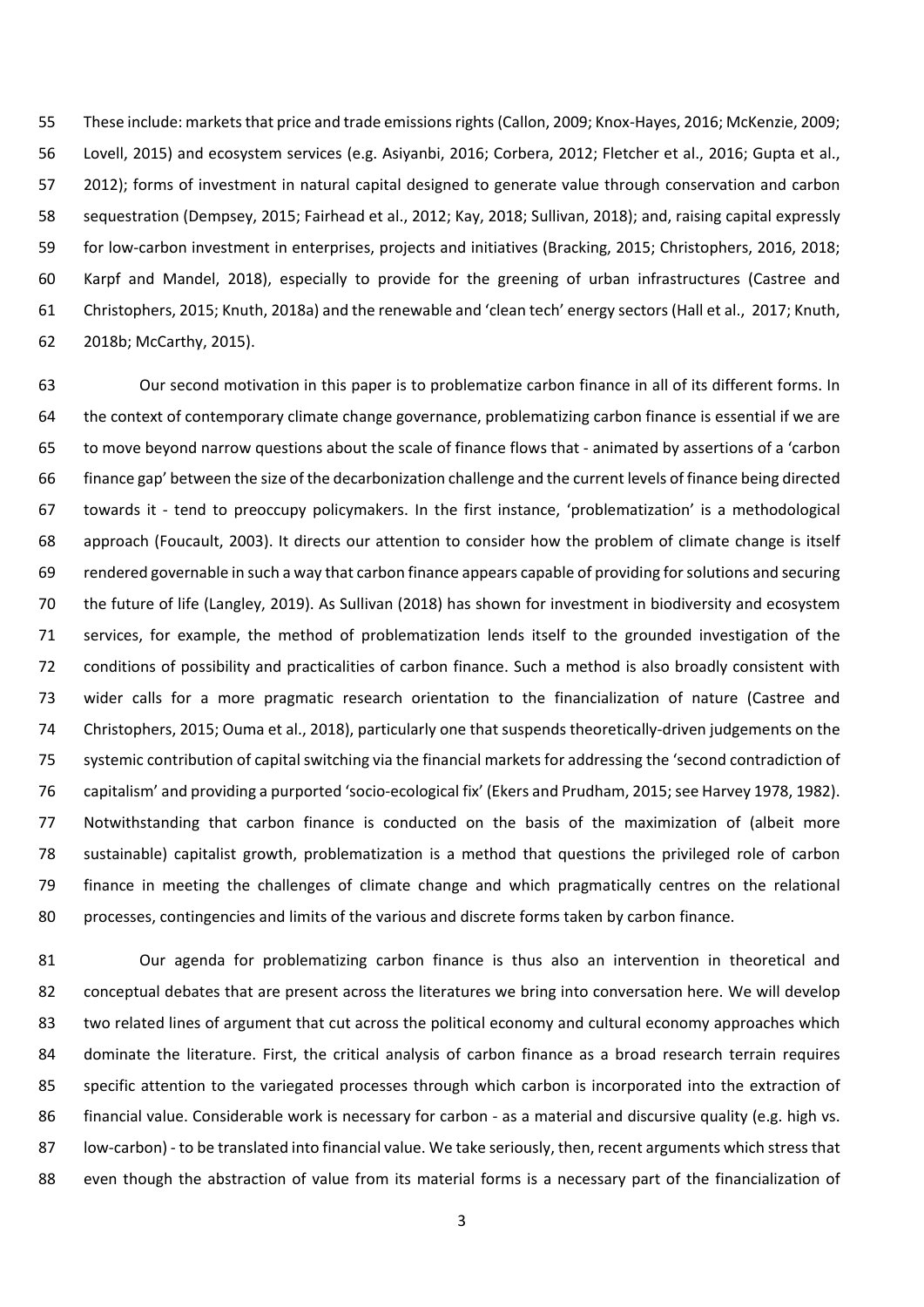nature, "it is vital that we do not portray the environment as a flat terrain over which financial investment can be unproblematically stretched" (Kay 2018: 172; see also Asiyanbi, 2017). The materiality and spatiality of carbon matter to the ways in which carbon finance is made, and to the political economies it enables. While we draw on a broader literature concerning the financialization of nature that stresses the "frictional encounters of finance and nature" (Ouma et al., 2018: 501), we focus specifically on the frictions that arise from carbon's particular social, political, spatial and material qualities.

 Second, no single category can adequately conceptualize the contingent processes through which carbon is translated into financial value across carbon finance's multiple forms. Although it is now widely questioned by political economists who have recently settled on the category of 'rent' for analysing the extraction of financial value from nature (Andreucci et al., 2017; Felli, 2014), we find commodification provides for an effective conceptualization of processes of carbon finance that feature speculative trading, especially when rights to emit carbon are priced and exchanged on carbon markets. However, speculation on carbon is but one mode of financialized accumulation on nature (Bryant, 2018; Ouma et al., 2018). Recent research into investment in natural capital and low-carbon technologies and infrastructures – some of which explicitly conceptualizes the extraction of financial value in these forms of carbon finance as 'rent', and some which does not - is pointing to the important ways in which carbon is figured as an 'asset' that can generate future revenues, and thereby act as collateral for the leverage of debt and creation of interest-bearing capital (Kay, 2018; Knuth, 2018a, 2018b; Sullivan, 2018). Our conceptual contribution explicitly connects this research with an emerging body of work in cultural economy that, via the categories of 'assetization' and 'capitalization', furthers critical analysis of economization processes that leverage debt for capital investment (Birch, 2017a, 2017b; Muniesa, 2017; Muniesa et al., 2017; Ouma, 2016, 2018). Assetization is the process of turning all manner of things into "*capitalized* property" that generates an income stream and entails liabilities and obligations (Birch, 2017a: 468, *original emphasis*). It is thus inseparable from capitalization as "a technique for prospective valuation" (Muniesa et al., 2017: 12), wherein, from the perspective of the investor, "financial value amounts to a future return anticipated through a calculation of the cost of capital rather than to a 'price' given to the asset on the market" (Muniesa 2017: 449). We seek to contribute, then, to calls for further research into how nature comes to be regarded as an investable proposition (Ouma et al., 2018), but suggest more rigorous understanding of these processes in carbon finance also requires insights from studies of assetization and capitalization in other domains. In sum, our agenda for the problematization of the processes of carbon finance in all of its forms extends from the relatively well-known difficulties of making carbon-as-commodity to the presently under-researched impediments of producing carbon-as-asset.

 The remainder of the paper is divided into five sections. Section II reviews research on carbon-as- commodity within human geography and allied fields. Section III turns to consider research that questions the relevance of commodification processes for critical understanding of the extraction of value across carbon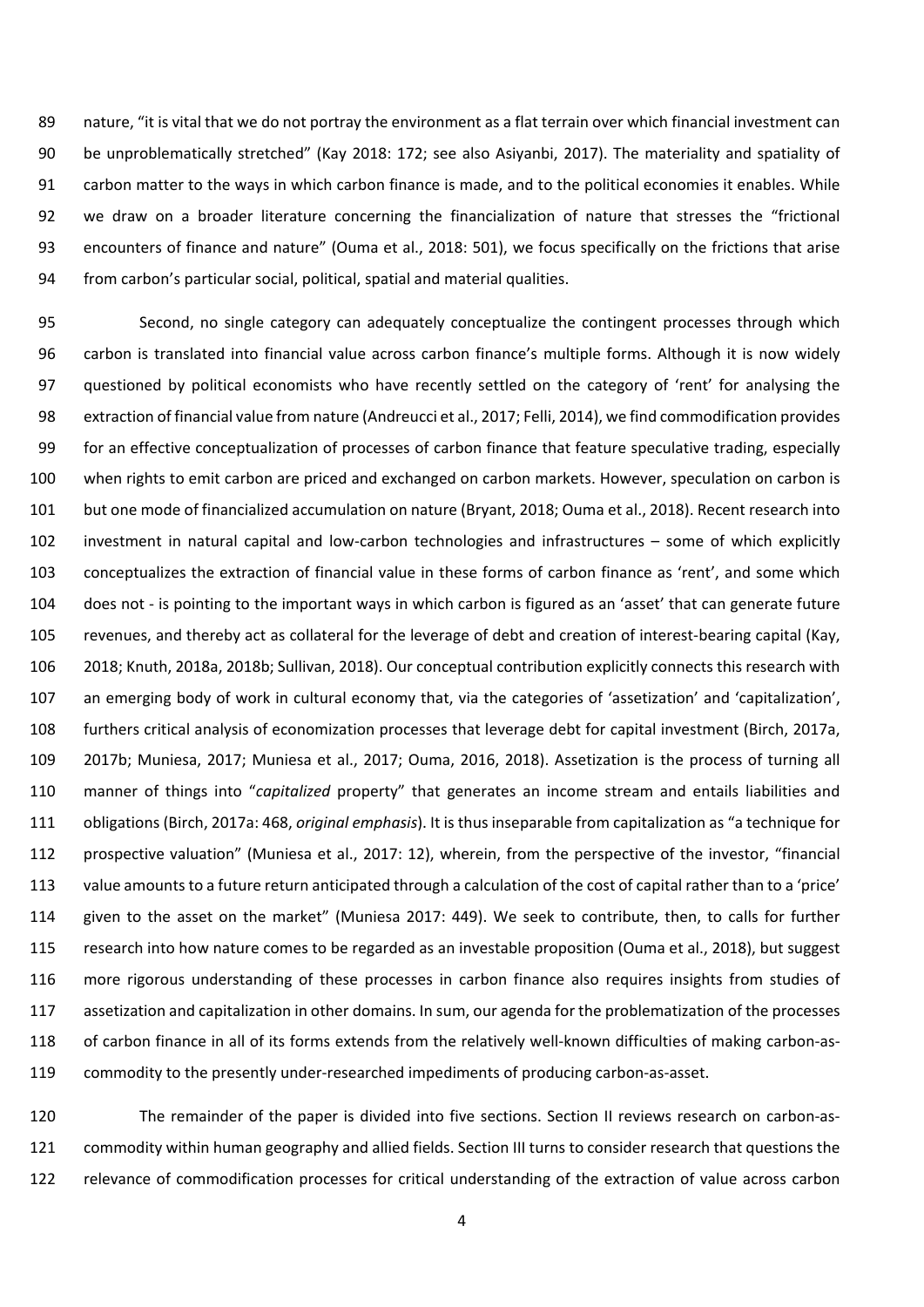finance. We explain why we want to retain a concern with carbon-as-commodity whilst, at the same time, developing a conceptualization of carbon-as-asset through the cultural economy literature on assetization and capitalization. Section IV illustrates our agenda for pluralizing and problematizing carbon finance by focusing on a key form of carbon finance – raising capital for low-carbon investment – that has received comparatively little attention to date. Our specific focus is on low-carbon investment in electricity generation, and we draw critically on applied and policy research to tease out some of the difficulties of rendering carbon-as-asset in this domain of carbon finance. Section V offers concluding reflections on how an agenda that pluralizes and problematizes carbon finance can be taken forward in human geography and related fields.

### **II Commodifying Carbon**

 Carbon markets price and trade two kinds of carbon credits: allowances, which are permits for regulated organizations to emit carbon dioxide; and offsets, transferrable credits that result from reduced emissions. That legally defined rights to emit carbon could be made to hold value in markets was initially recognised during the 1990s, leading to the suite of economic instruments that accompanied the 1997 Kyoto Protocol, including the Clean Development Mechanism (CDM) and various voluntary offset schemes. Development of carbon markets continued apace with the formation of the EU Emissions Trading Scheme (ETS) and various other regional carbon markets based on carbon allowances, including in Australia, China, Canada and the USA. Carbon markets are widely envisaged as a response to 'negative externalities' - i.e. the emissions that are produced but not owned by market actors. Producers are incentivised to not only reduce emissions, but also to 'direct investment into lower-carbon technologies' (Keohane, 2016: 27). As with all forms of market exchange, however, carbon markets rely on creating carbon as a commodity that can be priced and traded. Commodification, therefore, has been the primary focus for critical geographical and social 146 scientific research over the past decades into the making of carbon markets.

 Research on carbon's commodification has been shaped by two broad perspectives: political economy and cultural economy. Those working within the tradition of geographical political economy have approached 149 carbon markets with an eye for the dynamics of commodification they set in train, informed by wider interests in the forms of appropriation (property) that underpin the creation of markets and the growing role of "nature as accumulation strategy" (Smith, 2006). Others highlight more directly how carbon's commodification has created specific opportunities for finance capital, and the constellation of financial actors associated with the promotion, implementation and monitoring of carbon markets. Janelle Knox-Hayes (2016), for example, skilfully shows how the market infrastructures that produce carbon-as-commodity divorce the use value of resources from the exchange value of financial instruments, unleashing a financialized form of accumulation centred on speculation around fluctuating prices (see also Bigger, 2016; Knuth, 2015). A related line of political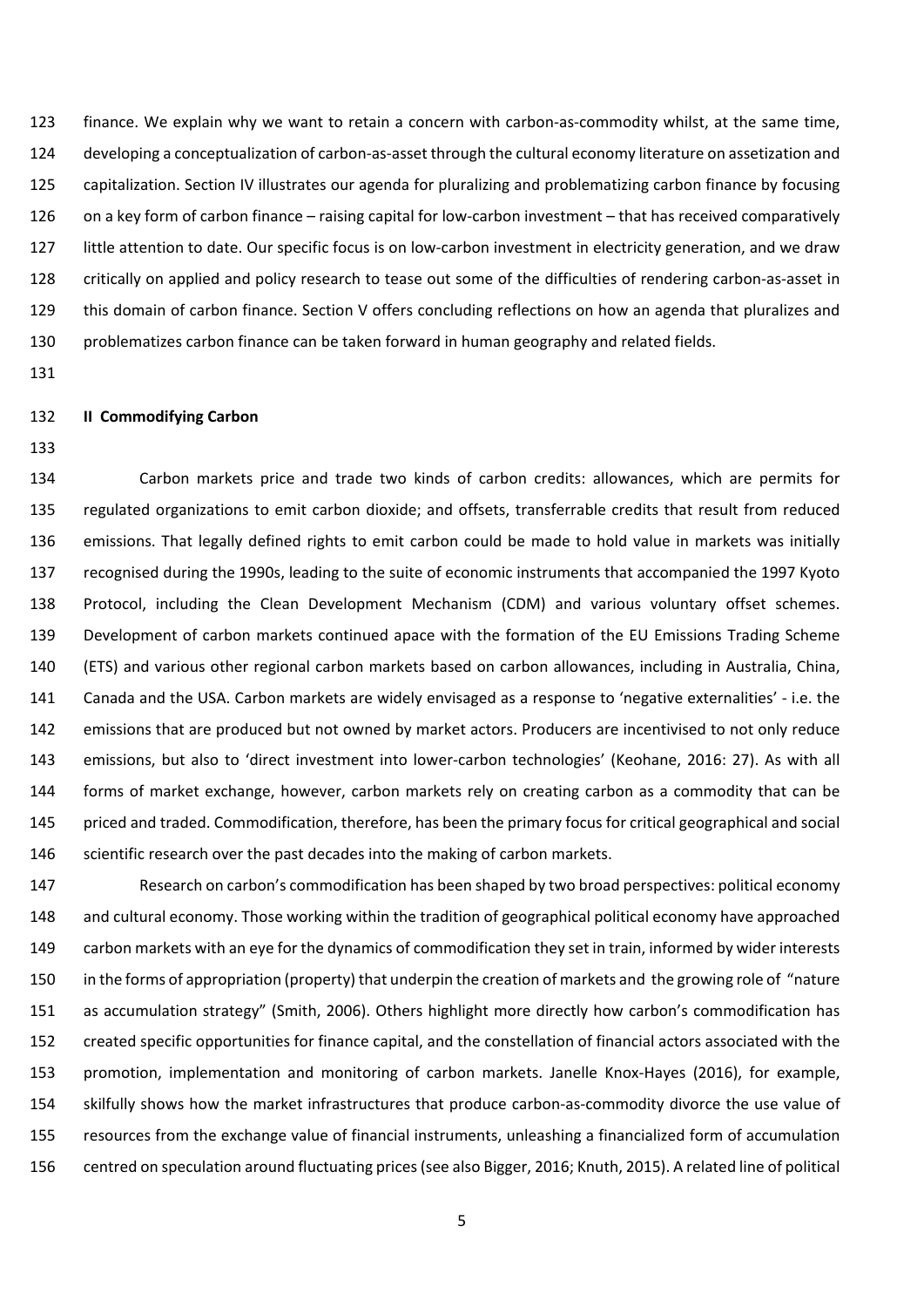economy inquiry examines how markets for carbon and ecosystem services enable accumulation, but at the expense of landscapes and communities drawn into the production of carbon offsets or reliant on such ecosystem services for their livelihoods and survival (Bachram, 2004; Bumpus and Liverman, 2011; Fairhead et al., 2012; Paterson, 2010). Bumpus and Liverman (2008), for example, argue that offset schemes rely on existing patterns of uneven development to find 'efficient' forms of carbon reduction, enabling a process of "accumulation by decarbonization" in the global North through production of carbon credits in the global South.

 Research on the commodification of carbon from a cultural economy perspective has also addressed carbon markets and markets for biodiversity and ecosystems services. It points to the development of elaborate apparatus through which carbon is either made into a unit commensurate with both other sources of (reduced) emissions and with monetary worth, or which enable the capacities and qualities of a range of 168 entities (from forests to houses) to forego (future) carbon emissions to hold value. This suggests that processes of carbon-as-commodity take multiple forms around which different kinds of economy are assembled, allowing for (and excluding) different kinds of socio-material relations and their outcomes. Here the seeming intangibility of carbon has led to a focus on the performative socio-technical processes through which carbon is commodified (Callon, 2009; McKenzie 2009). Because "carbon is a new and unusual commodity", cultural economy thus emphasizes how "credible systems of measurement and calculation are especially important" to the development of carbon finance (Lovell, 2015: 127; see also Asiyanbi, 2017). The stabilization of carbon- as-commodity requires significant work, as Lovell (2015: 127) explores in the context of the forest carbon market where marketization "has been, to date, almost entirely centred on debates about the measurement, reporting and verification of the carbon stored in forests".

 The complex processes of carbon-as-commodity are tied up with the nature of carbon itself. Rather than being a commodity in the strictest sense of being a good that can be bought or sold, the trading of carbon is more like the buying and selling of services – where the service is the calculated and qualified ability to contribute to reducing atmospheric carbon. The development of markets around the potential of forests and land cover to sequester carbon from the atmosphere has attracted sustained critical attention, particularly the rapid development of so-called Reduced Emissions from Degradation & Deforestation schemes (REDD, or REDD+ where additional sustainability benefits are involved) (Asiyanbi, 2016; Corbera, 2012; Fletcher et al., 2016; Gupta et al., 2012). As one of a number of processes that have expanded through the development of the concept of ecosystem services and its circulation in global environmental governance, REDD schemes may well be an example of "accumulation by conservation" (Büscher and Fletcher, 2015). Work in cultural economy, however, reveals the complex set of calculations and translations required for forests (and other ecosystems) to generate financial returns from for the 'services' they provide.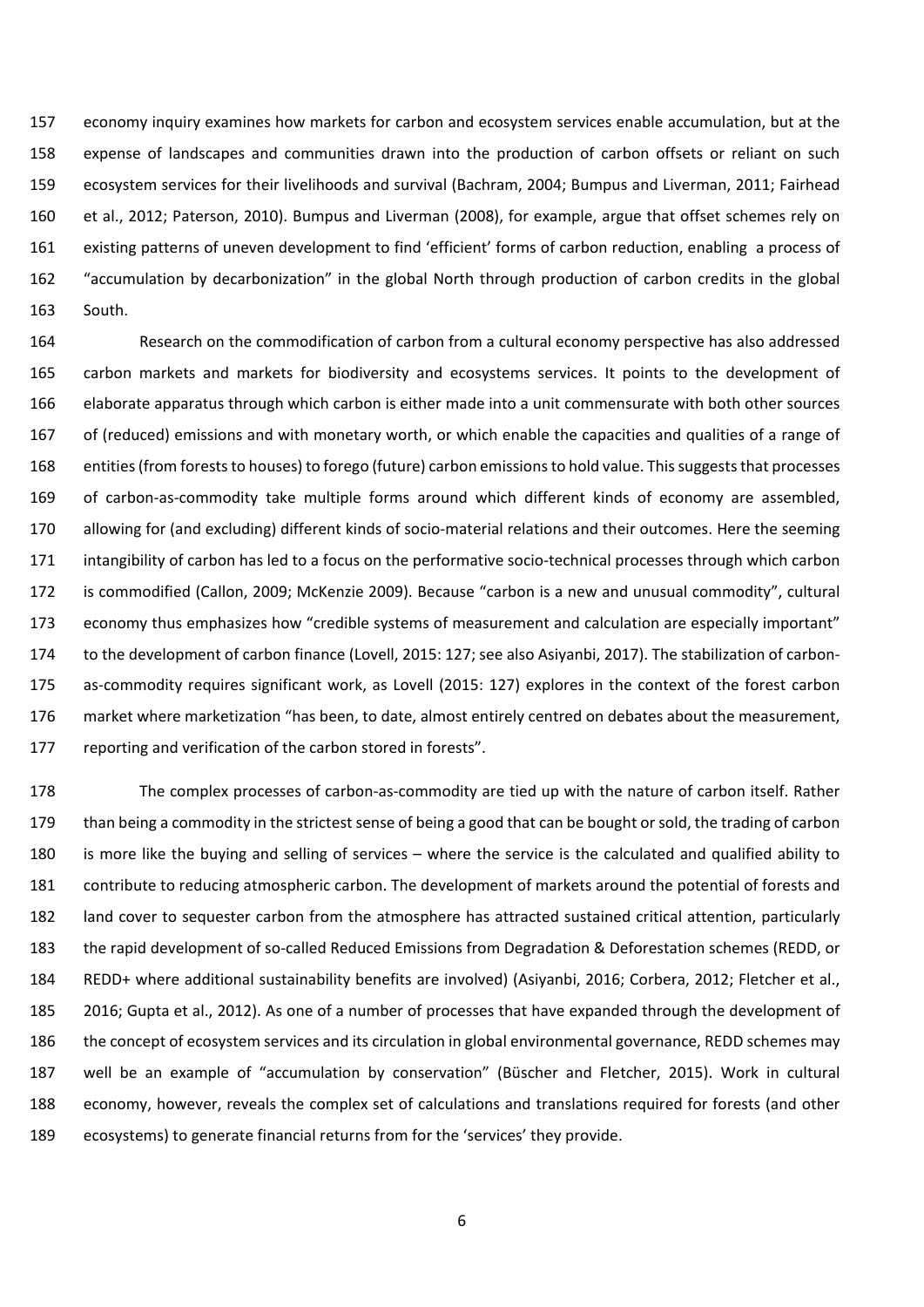Reading across the political economy and cultural economy literatures that foreground the processes of carbon-as-commodity in carbon markets and ecosystem services, we can highlight two insights that are particularly relevant for problematizing the processes of carbon finance. First, research has shown how commodification is a precarious achievement, "a process of ontological reconfiguration through which different qualities of nature and resource-based production are translated into a financial value form to be traded in specialized markets" (Ouma et al., 2018: 2). The key point here is that value is neither latent in material things (an inherent property, awaiting capture) nor a product of discursive claims (a projection onto the world), but an achievement that entails bringing materialities, relations and discourses into alignment. Through the production and maintenance of these alignments, carbon can be made to bear value as a commodity that can be priced, traded and speculated upon. In turn, the performativity of markets should not be read (only) as an abstract set of techniques or forms of calculation by which carbon comes to be made 201 valuable and fungible, but also as "practices that are imbued with a materiality ... [such that they] become material interventions into how economic action unfolds" (Lansing, 2012: 207).

 Second, research into the peculiar 'immateriality' of carbon-as-commodity highlights processes of abstraction and "matters of measure" that are "used…to define adequate bearers of value" (Robertson, 2012: 388). Early work on markets in ecosystem services commented frequently on their strangely 'immaterial' character - i.e. how value is expanded not by the circulation of carbon per se, but by the exchange of a qualified abstraction acting as a proxy for an environmental service. However, as Robertson (2012) points out, markets in ecosystem services only look peculiar because we are accustomed to value circulating in the form of physical commodities (such as copper, coal or grain). Furthermore, he argues, the reason we see this as the normal way of things is that getting many classic materials (like coal) to bear value requires their physical displacement. Or, to put it another way, capital has been unable to figure out a way to commodify coal without its physical extraction and circulation. Ecosystem services, on the other hand, can be made to bear value in ways that do not require physical circulation of the underpinning materials: markets for ecosystem services rest on "the creation of a set of general abstractions adequate to allow nature to circulate – not just as commodified bits of material, but as financial and service commodities" (Robertson, 2012: 388). By taking seriously the "process of creating socially-necessary abstractions that are adequate to bear value in capitalist circulation", Robertson (2012: 386) opens up for discussion the different forms in which carbon can be made to bear value, the techniques of classification and categorization through which this occurs, and the "the work (that) must be done to convince observers that these simplifications are adequate to the task of representation" (ibid., 396). At the same time, recent research demonstrates that while such processes of abstraction are essential and often centre on the making of nature as 'natural capital' (Sullivan, 2018), they are also shaped by the spatiality and materiality of the commodities/services themselves. In her account of the development of conservation finance in the US, for example, Kay (2018) shows how different practices of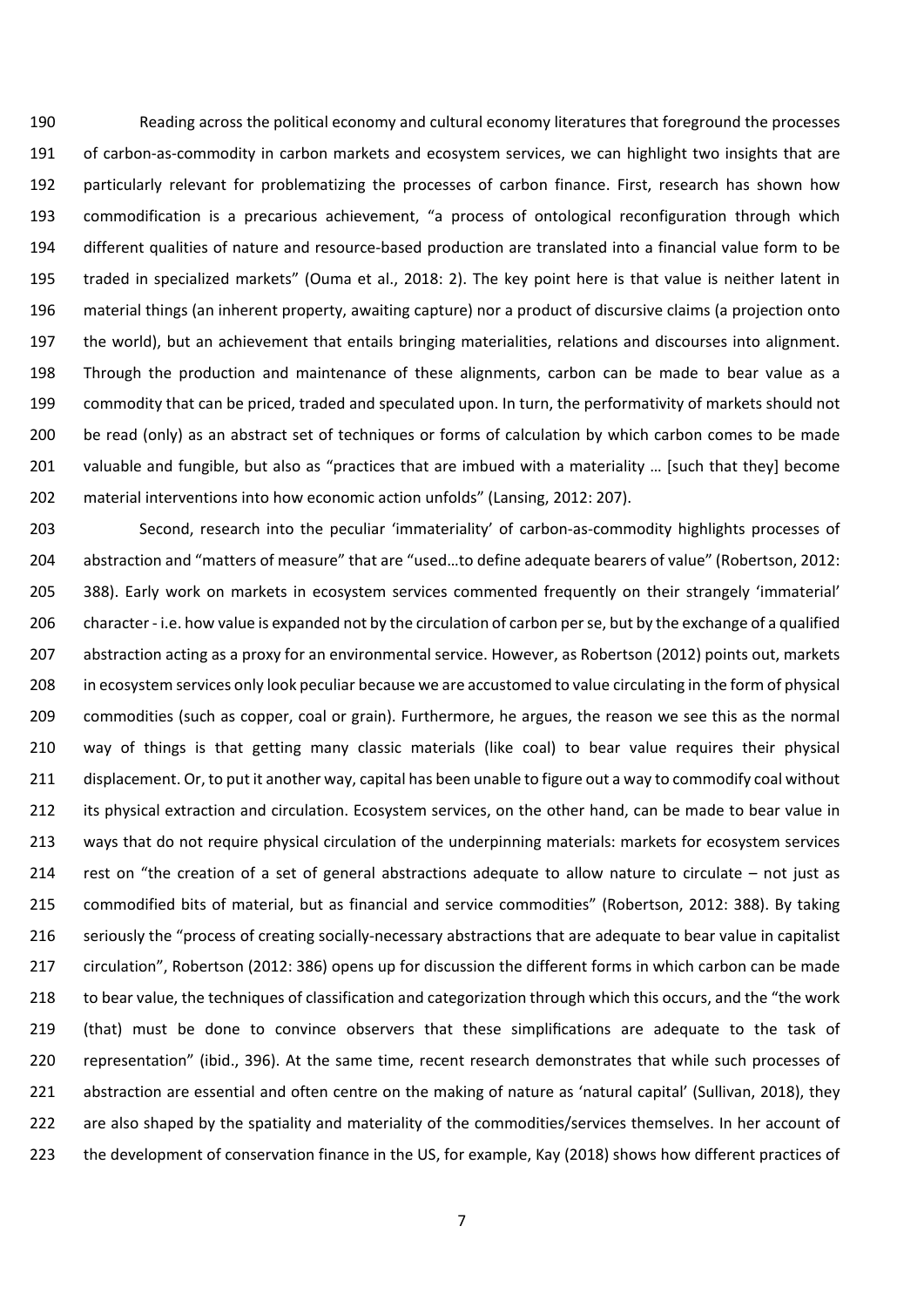abstraction, qualification and circulation were developed in relation to rangelands and woodlands, creating different vehicles for investment and for capital accumulation.

- 
- 

#### **III From carbon-as-commodity to carbon-as-asset**

 We find commodification provides an effective conceptualization of processes of carbon finance that feature speculative trading on prices, even though achievements of carbon-as-commodity tend to be experimental and incomplete. Yet whether carbon markets are indeed a matter of commodification is moot (Bigger and Demspey, 2018). Felli (2014) argues, instead, that emission allowances and carbon offsets are a kind of 'climate rent'. His Marxian analysis hinges on the distinction between accumulation via commodity production (i.e. creation of value through expanded reproduction) and accumulation via the appropriation of value produced elsewhere (or what Harvey (2003) terms "accumulation by dispossession"). Felli (2014: 271) 236 observes that the right to emit greenhouse gases has "legally become a necessary condition of production", "both a limitation and a right of access" for capitalist commodity production. As a consequence, "the distribution and circulation of (carbon allowances) through market-based mechanisms" should not be understood as speculative accumulation on carbon-as-commodity, "but rather as a form of rent" (2014: 254). Felli's intervention has stimulated a growing body of work on financialization and nature that foregrounds "the circulation of money and profit through non-productive forms of value appropriation" via the conceptual category of 'rent' (Andreucci et al., 2017: 28; see also Kay, 2018, Kay and Kenney-Lazar, 2017; Knuth, 2015).

 We read Felli's (2014) objections to the efficacy of the concept of commodification as productive for the problematization of carbon finance in three main ways. First, Felli (2014) reminds researchers that the critical analysis of carbon finance needs to recognise the significance of acts of sovereign power, an argument that is consistent with wider calls for analyses of the financialization of nature to engage with "the multiple roles of the state in mediating the circulation of finance in and through nature" (Ouma et al., 2018: 500). Felli's (2014: 251) starting point is that rights to emit greenhouse gases created through international law are actually 249 "a form of public property" rather than commodities, such that the unequal distribution of these legally defined rights amongst states "amounts to the distribution of rights to climate rent". More than simply affirming the systemic role of the capitalist state in securing the conditions for expanded reproduction (Felli, 2014: 255-6), Felli highlights how specific juridical techniques and regulatory provisions are necessary (alongside socio-technical achievements and abstractions) for carbon to be translated into financial value.

 Second, Felli's (2014) novel account of the carbon market encourages us to specify more precisely what the concept of commodification brings to critical analysis of carbon finance. Here we underscore how commodification centres attention on the extraction of value through speculative trading on the price of things that have been made exchangeable. Rights to emit carbon may be analogous to land as property and have no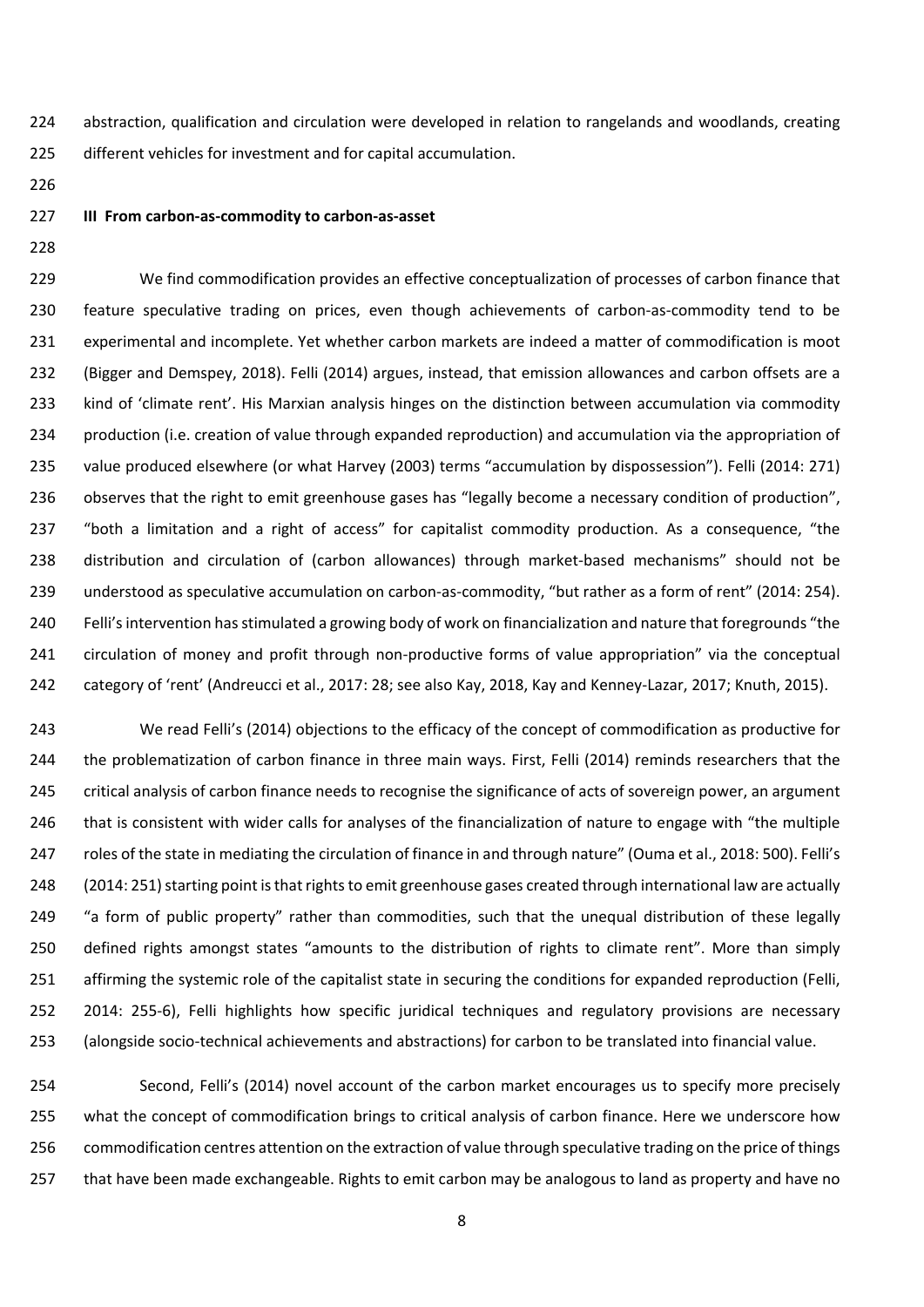value in strict Marxist terms, as Felli argues, but they nonetheless do have a use- and exchange-value. In other words, Felli's analysis does not foreclose the critical purchase of commodification for understanding speculative trading within carbon markets. In Kay's (2018) detailed study of the emergence of conservation finance in the US, for example, such schemes are shown to feature arbitrage pricing that depends upon existing markets for land and other physical commodities. Precisely because it centres attention on speculation, the concept of commodification is similarly important to Bryant's (2018) nuanced analysis of the development of the EU ETS. He is clear that, notwithstanding the processes of carbon-as-commodity, "to date, carbon has 265 become capital only occasionally rather than systemically" due to the political conditions of its making and its persistent low market worth (ibid., 615). Carbon markets are therefore not witnessing the leveraging of debt against carbon (i.e. they have not enabled interest-bearing capitalization). In practice, the logics and mechanisms of carbon commodification have developed in ways that allow for only the restricted and speculative extraction of financial value.

 Third, we regard Felli's (2014) contribution to be productive for the problematization of carbon finance because it highlights the need to go beyond the category of commodification for understanding processes of carbon finance. His analysis points to how other political economies – in this case, of rent extraction and circulation – are constituted, at least in part, through the translation of carbon into financial value. It is clear for Felli (2014) that these processes rest primarily on the making of property relations. However, it is significant, we suggest, that others developing Felli's (2014) analysis tend to slide from his concern with 276 property rights and "pseudo-commodities" into a concern with 'assets', a category that Felli does not use in his essay. For Andreucci et al. (2017: 33), for example, accumulation by dispossession and rent-seeking include processes that create "Pseudo-commodities … as socio-ecological assets that can be incorporated within 279 private property regimes, such as carbon credits, patents on genetic material, ecosystem services, and so on." Recent research into investment in natural capital and low-carbon technologies and infrastructures – some of which explicitly conceptualizes the extraction of financial value in these forms of carbon finance as 'rent', and some which does not - is also pointing to the important ways in which carbon is figured as an 'asset' (Kay, 2018; Knuth, 2018a, 2018b; Sullivan, 2018). This work recognises the creation of assets that can generate future revenues as crucial to the extraction of financial value, not least because assets simultaneously act as collateral for the leverage of debt and creation of interest-bearing capital. Sullivan (2018: 56), for example, explores how framing nature as 'natural-capital' has led it to being considered more or less literally as "a bank of financial assets … [or] 'countable capital'". In this sense, nature (and carbon more specifically) come to be regarded as 'financial' when they attract financial investment, that is, when they become 'assets'.

 To advance this analytical turn towards processes of asset-making taking place across different forms 290 of carbon finance, we suggest that it is productive to connect with emerging cultural economy research that explicitly articulates the categories of 'assetization' and 'capitalization' (Birch, 2017a, 2017b; Muniesa, 2017;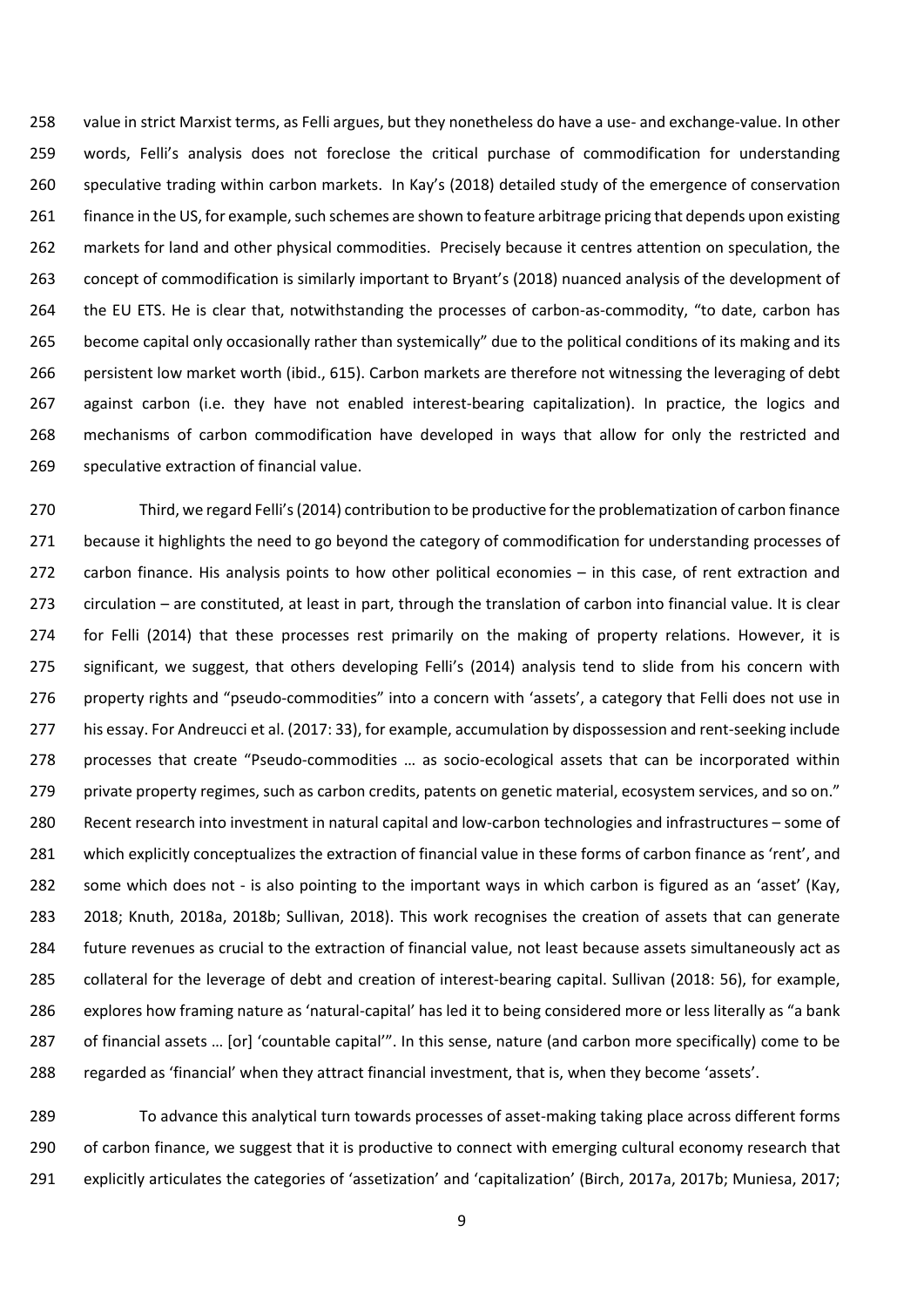Muniesa et al., 2017). Others are also beginning to forge this connection in relation to the financialization of nature, broadly understood (Ouma, 2016, 2018). For Ouma et al. (2018: 501), then, nature's financialization is "linked to the more general assetization of almost everything" (see Leyshon and Thrift, 2007). For us, however, 295 the key point from this emergent cultural economy work is that the contingent processes that turn carbon into assets are quite different to the making of carbon-as-commodity. This is because, in contrast with commodities, assets are always already "*capitalized* property" (Birch, 2017a: 468, *original emphasis*); that is, they leverage debt against an expected income stream and necessarily entail liabilities, repayments and other obligations to investors.

 To be regarded as an investable proposition in the first instance, an asset is deemed to be capable of bearing financial value not primarily because of its potential use- or exchange-value (although it might subsequently be commodified and speculated upon as a transferable ownership claim). The process of 'becoming asset' is primarily a matter of the potential to generate future returns on capital (Muniesa et al., 2017: 128-131), regardless of whether the assets in question are capitalized through the issuance of loans, debt instruments or other securities. Indeed, such is the difference between the valuation processes of commodification and assetization that, for Muniesa and his colleagues (2017), the separate category of 'capitalization' is used to refer to the processes of prospective valuation – both by and for investors - that are integral to assetization. It is the streams of repayments and other obligations inherent to financial assets which, strictly speaking, ensure they are not property relations as such, but are actually investor claims on credit-debt relations. Contrary to Andreucci et al. (2017), we thus find that the analogy that Felli (2014: 268) draws between property relationsfor land and rights to emit carbon is not easily generalizable to the relational processes of carbon finance and the financialization of nature. While each enable rentiership broadly understood as the extraction of value by owners of resources (Birch 2017b), contingent assetization processes are nonetheless not the same as making things into property rights.

 In sum, the extraction of financial value across the various forms of carbon finance certainly features secondary trading and speculation on prices, and focusing on the contingent processes of carbon-as- commodity is crucial to the problematization of carbon finance in this respect. However, this should not obscure significant differences between capital and (pseudo-)commodity marketizations, regardless of how 'immaterial' and speculative the commodity markets in question might be. The problematization of carbon finance therefore also needs to be attuned to the production of carbon as an 'asset class' (see Kay, 2018), foregrounding the exigencies of assetization and capitalization processes and the difficulties of rendering carbon-as-asset. Crucial to the juridical and socio-technical achievements and abstractions that stabilize carbon-as-asset, we argue, is capitalization: that is, how a specific carbon sequestration initiative or low-carbon investment is deemed valuable and able to realize returns because it is capable of bearing debt.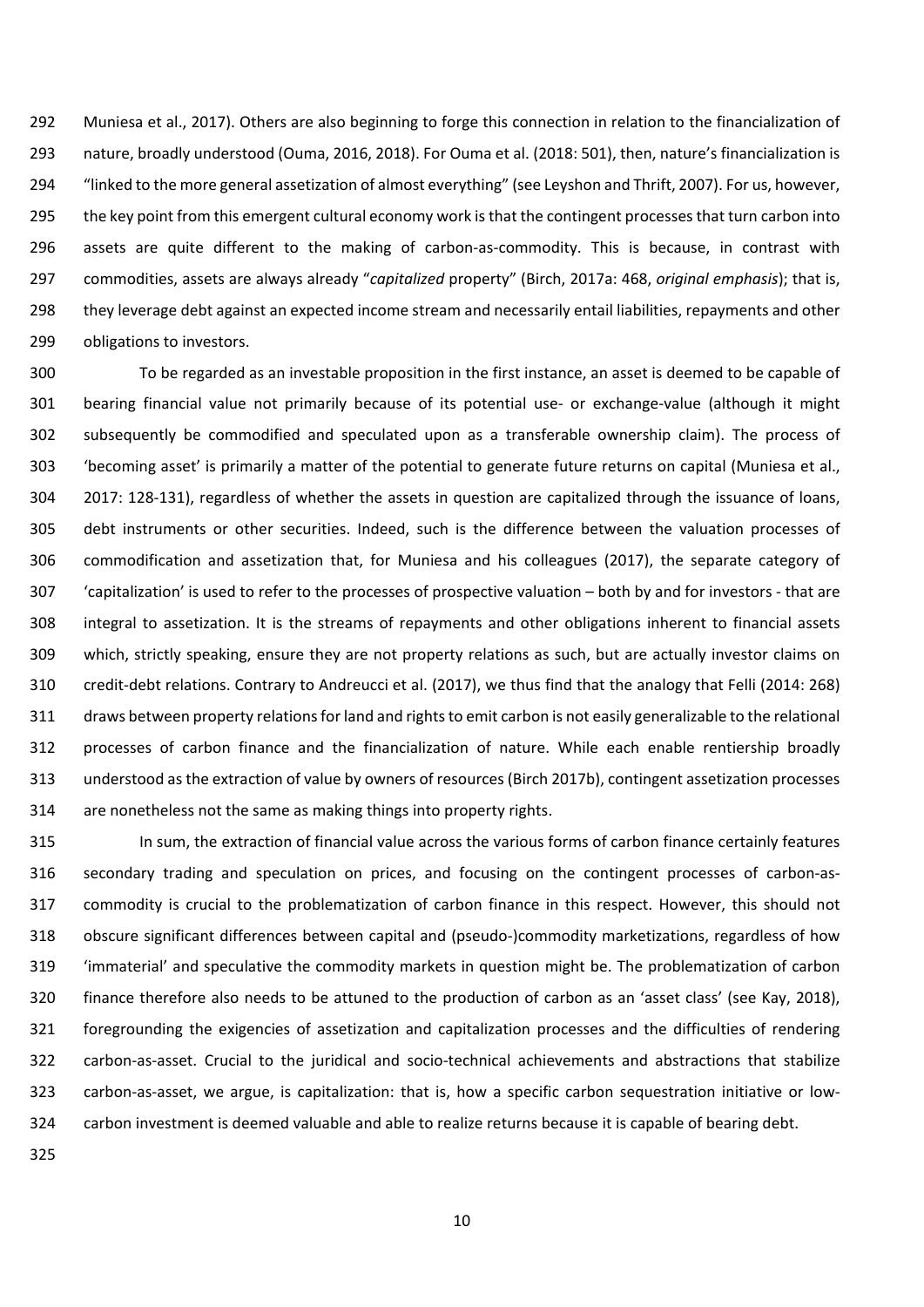**IV Making carbon-as-asset: investment in low-carbon electricity generation**

 In this section of the paper, we concentrate on an important form of carbon finance that - compared to carbon markets, payments for ecosystem services and investment in natural capital - has received relatively little attention in human geography and social science research: the raising of capital for low-carbon investmentsin enterprises and projects(cf. Bracking, 2015; Christophers, 2016, 2018; Karpf and Mandel, 2018; Tripathy, 2017). Our aim is to illustrate our agenda for problematizing carbon finance, especially as it mobilizes the insights from the literature we developed above and pertains to the processes of carbon-as-asset that are at the heart of low-carbon investment. Specifically, we focus on low-carbon investment in the renewable energy sector and, in the interests of brevity, we concentrate on the USA and UK where energy provision is largely already privatized and marketized. The energy sector's contribution to global greenhouse gas emissions has made it a logical first target of public and private initiatives aimed at a low-carbon transition. As revealed by existing critical research (e.g. Eadson and Foden, 2018; Mazzucato and Semieniuk 2018; McCarthy, 2015; Webb and Hawkey, 2017), decarbonization efforts in the energy sector tend to target electrical power generation, given the prevalence of large point-source emissions (e.g. coal-fired power stations), concentrated patterns of ownership (e.g. utility companies), and opportunities for shifting investment towards renewable energy sources. Conventional narratives around energy and climate change governance also identify a 'finance gap' in this domain, and highlight the challenges of turning low-carbon forms of energy into investible propositions (Hall et al., 2017; Webb and Hawkey, 2017).

 Low-carbon investment in the power sector is a process of assetization that turns, first, on classifying and categorizing the carbon qualities (low/high) of different forms of electricity generation by reference to regulatory, market or other governance criteria; and, second, on assembling assets that qualify against these criteria – i.e. forms of capitalized property which yield an income stream, and which are sufficient to bear debt. The first dimension ensures the low-carbon qualities of the investment are a crucial consideration, but certainly does not guarantee they will figure in the related valuations and associated calculations about the cost of capital. Put another way, low-carbon investments in renewable electricity generation are not collateralized against future low-carbon impacts in ways that would parallel social impact bonds and environmental impact bonds (which only make payments to investors when measureable targets for the impact performance of the capitalized projects in question are met (Christophers, 2018; Langley, 2018a).

 A broad body of applied and policy work in this domain speaks to the processes through which low- carbon assets are constituted in the power sector. This research leads us to make four general points about the production of carbon-as-asset that are especially relevant to our research agenda for problematizing carbon finance. First, assetization processes in low-carbon electricity generation do not take a singular financial and organizational form: low-carbon 'becomes asset' via several financial mechanisms and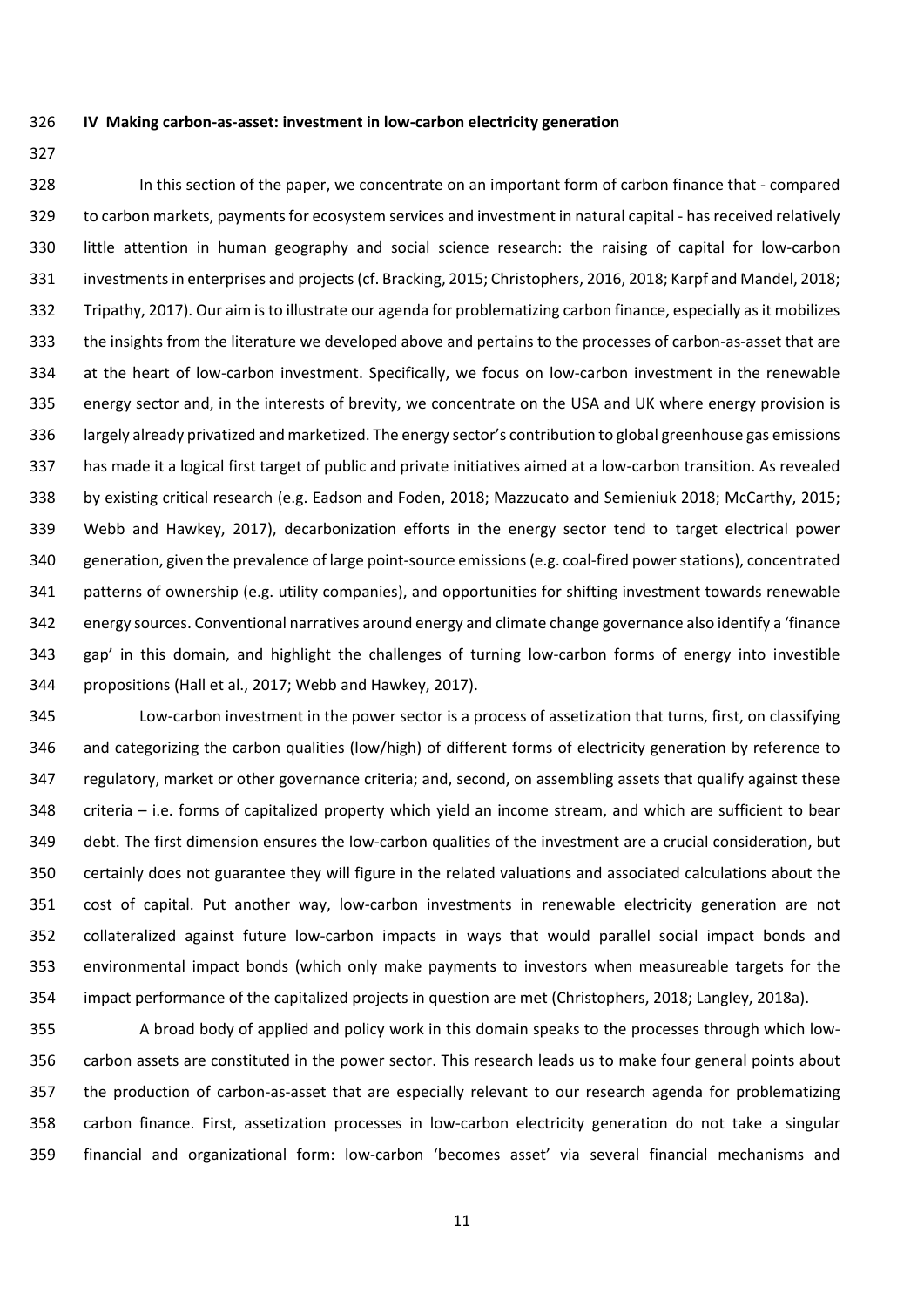organizational structures. A range of structured debt, bond issues and equity models have also emerged, bringing lower costs of capital to the renewable energy sector (EWEA, 2018). We interpret this profusion of financial and organizational structures as experimentation with alternative assetization processes for unlocking income streams and attracting investors to the sector. Capital market creation is an incomplete and adaptive process in the renewable energy sector (Hall et al., 2017), with new actors and organizational structures emerging over time in response to policy shifts (e.g. in relation to energy price support and taxation) and broader developments in capital markets. That said, experimentation in the US and UK has largely centred on two models of assetization to date.

 In the more widely used project finance model, assetization occurs at the level of a specific project (e.g. a wind farm or solar park): project developers establish a special purpose vehicle (a legal entity to undertake the project) and debt is raised against future sales of electricity from the project. Thus, the capitalization of low-carbon investment in the electricity generation sector is not simply "a dual process of valuation" (Muniesa, 2012: 31) that centres on the current and future economic prospects of the corporations and institutions involved. This is because project finance is provided on a limited or non-recourse basis – i.e. investors' claims as creditors are restricted to the assets and income streams of the new project, and do not extend to the wider assets and cash flows of the consortium of companies that own and operate the project (Finnerty, 2013; Langley, 2018b). In this way, project financing of a low-carbon asset works "like a giant mortgage" as the only security for the loan is the project itself (EWEA, 2018). The project model brings together a consortium of actors (project developer, operator, contractors) with debt finance typically provided by a bank. Since the global financial crisis, however, bank lending to renewable energy projects has sharply reduced and key lending terms (such as the loan period) have tightened. In its place, securitization and other alternative techniques of project finance have emerged and, with this, institutional investors, sovereign wealth funds and others that comprise the so-called 'shadow banking' sector have come to play a growing role. Miller et al. (2018) highlight the diverse sources of capital currently associated with low-carbon assets in North American renewable energy, including project financing via public market capital (asset-backed securities and various debt products), hybrid bond financing, and even crowdfunding. Hybrid bonds are raised against a portfolio of renewable energy projects with a common owner rather than an individual project, and address key challenges (of space and time) associated with financing renewable energy projects. A portfolio of projects – geographically distributed and utilizing different technical designs - reduces risks to revenue associated with localised weather conditions (around wind and solar power), simultaneous design faults and, if the projects are in different jurisdictions, regulatory risks (EWEA, 2018). More generally, hybrid bonds can "expand the pool of available candidates" who can finance new projects: in the US context, for example, where production tax credits are a key driver of investment in renewables (see below), these bonds reach investors beyond those with heavy tax obligations (Tang et al., 2012: 693). Crowdfunding – such asthrough the Abundance generation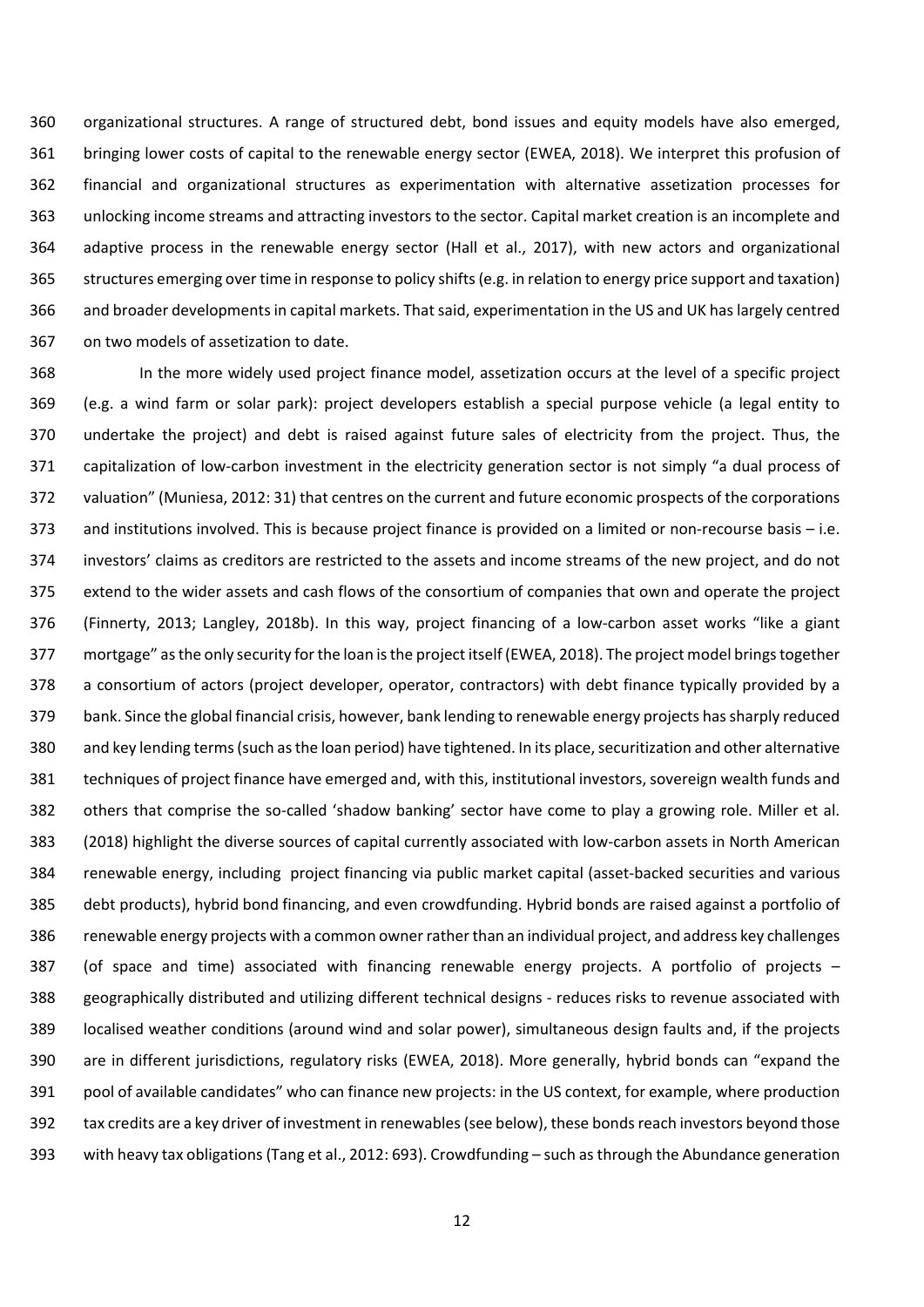platform in the UK – is a further example of assetization processes of project finance in low-carbon energy, although currently limited to early-stage start-ups where high risks and the lack of collateral mean project developers cannot "assemble debt finance from banks or venture capitalists easily" (Lam and Law, 2016: 12; Vasileiadou et al., 2016).

 The project finance model contrasts with green bonds that, despite funding a specified project or initiative, are assets that are issued against the issuer's full balance sheet and earnings potential rather than against the specific credentials and returns of the decarbonizing project(s) to be funded. In the renewable energy sector in the US and UK, green bonds are one of the ways in which on-balance sheet funding is raised (via corporate debt, or internal cash flow management for small projects), especially where larger companies, such as utilities, have entered into renewables (Coughlin, 2012; EWEA, 2018; Hall et al., 2017). As a range of geographic research into the emergence and development of green bonds reveals (Bracking, 2015; Christophers, 2016, 2018; Clapp et al., 2015; Karpf and Mandel, 2018; Tripathy, 2017), these assetization processes are also a feature, more broadly, of low-carbon investment as a form of carbon finance. Over the space of a decade, green bonds as an example of so-called 'labelled debt' have "become a mainstream financial instrument" (Karpf and Mandel, 2018: 161), and ostensible "successor" to the CDM in the governance of climate change (Bracking, 2015: 2338). Globally, these fixed-income instruments are variously issued by corporations, banks, multilateral institutions, sovereign states and municipalities to fund specified projects and initiatives. In aggregate, they are roughly distributed between the renewable energy sector (~40 percent), 412 retrofitting buildings and improving energy efficiency in industrial plant and processes (~20 percent), and new and renewed transport infrastructures (~15 percent) (author calculations, based on data from Climate Bonds Initiative, 2017).

 A second key point emerging from the applied and policy literature attests to the work involved in assembling low-carbon-as-asset – i.e. as an abstraction and organizational form sufficient to bear debt – and how traditional sources of energy finance have found low-carbon challenging. Investors conventionally perceived low-carbon projects as illiquid and relatively high risk, involving relatively immature technologies across a limited number of sites. That green bonds are issued against the issuer's full balance sheet and earnings potential has, for example, been crucial to their appeal to risk-adverse investors in renewable energy projects (Christophers, 2016). More specifically, adapting energy finance to the material qualities of renewables has challenged processes of assetization: the intermittent and weather-dependent character of wind and solar power generation, for example, accentuates commercial risks for developers (Tang et al. 2012; Lam and Law, 2016; Miller et al., 2018). Owners and developers of low-carbon assets have created financing structures that attempts to work around the material challenges of renewables. This includes, for example, modifying the project finance model associated with conventional infrastructure and resource projects, where income streams are relatively predictable and pension funds and institutional investors have been ready to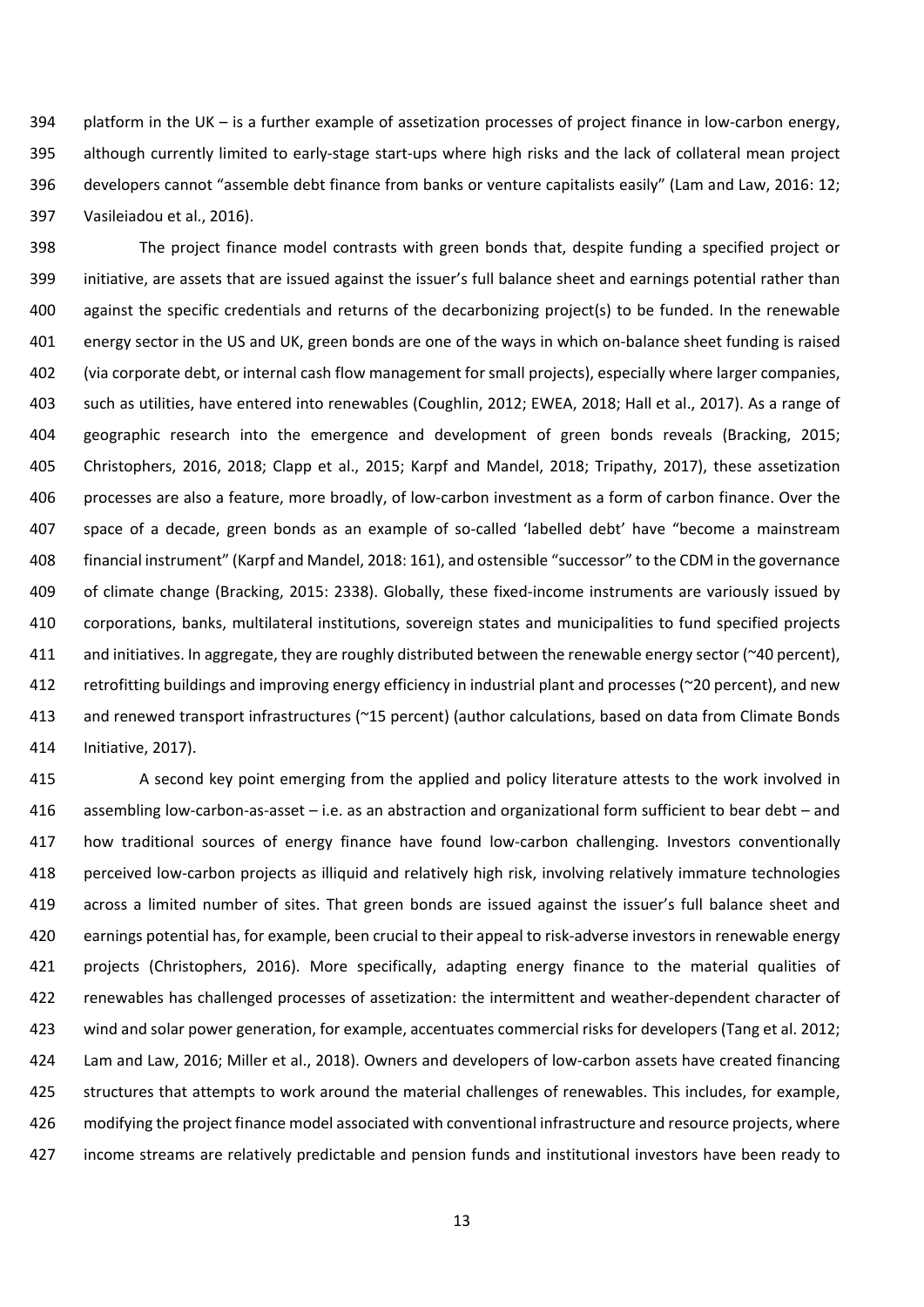enter into project finance. This widely-used model has been tailored for financing renewables, where revenues 429 are subject to the stochastic variability of physical environmental systems, through a combination of organizational, calculative and regulatory adaptations.

 Initially, banks provided an organizational fix that enabled project finance to take hold in the renewable energy sector, drawing on their capacity to issue long-term debt and negotiate key assumptions of 433 the loan agreement to translate technical assessments of energy generation into expected revenues and repayment schedules. Further adaptations to the distinctive material qualities of renewables were necessary to draw non-bank actors into low-carbon project finance. On the calculative side, growing availability of operational data from projects has enabled more accurate projections of electricity production, and the use of increasingly robust algorithms for converting local weather and climate data into calculations of revenue; and in terms of regulation, price support mechanisms have evolved to bring more security to revenues. The UK government, for example, has sought – with some difficulty – to implement an approach to energy policy (and infrastructure more generally) that gives capital markets a central role (see Langley, 2018b). To further this objective in relation to low-carbon energy sector specifically, it has recently replaced a renewables incentive scheme, based on tradeable green certificates (Renewable Obligations Certificate), with a Feed in Tariff structure (via Contracts for Difference). The significance of the latter, as Hall et al. (2017: 291) explain, is that it "socialise(s) price risks by guaranteeing the subsidy support price (and)…. eliminates both the risks of the support mechanism price being defined by a relative scarcity of tradable certificates, and wholesale price risk."

 This leads us to the third issue about the processes of carbon-as-asset that is, in effect, highlighted by the applied and policy literature on the financing of renewable energy: the growing involvement of mainstream investors in this discrete form of carbon finance has driven significant shifts in how assetization occurs (Hall et al., 2017). Rather than assembling a low-carbon asset sufficient to bear bank debt – characterised by long loan terms and specialist in-house/boutique knowledge - low-carbon electricity 452 generation is increasingly assembled to perform as an 'asset class'. The renewable energy sector is certainly not alone in this respect, as the drive for the so-called 'mainstreaming' of low-carbon investment is producing similar pressures to standardize assets across the broader market for green bonds, for example (G20 Finance Study Group, 2016). The consequences of this shift in the renewable energy sector extend beyond diversification of the organizational forms and devices associated with 'becoming asset' discussed above to the ecologies of finance created around low-carbon energy. Specifically, it extends to how assetization and capitalization may "affect the direction of the evolution of renewable energy" by differentially empowering some financial actors over others (Mazzucato and Semieniuk, 2018: 11). Researchers have found significant differences in risk appetite among investors in low-carbon projects with private actors favouring "low risk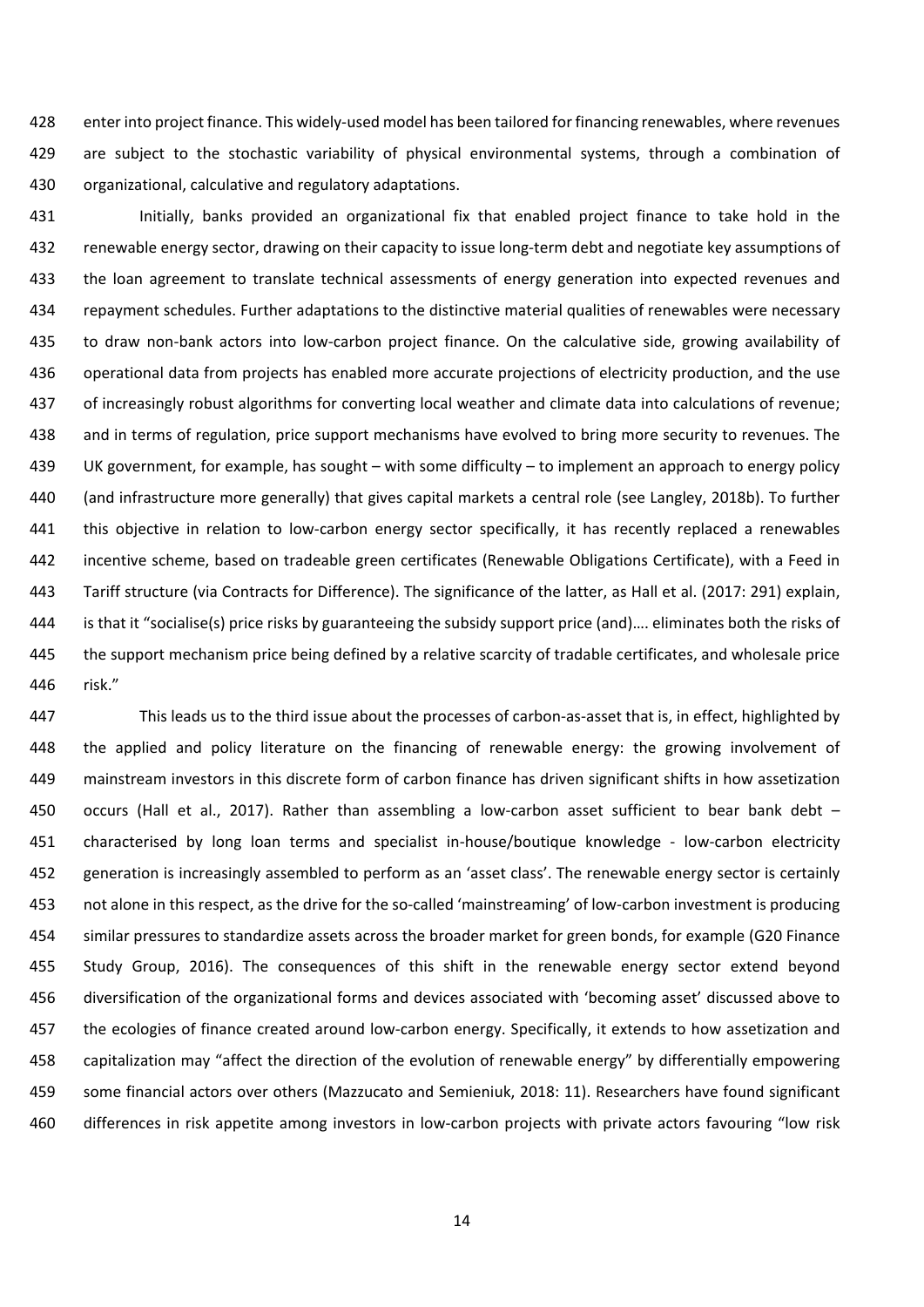much more than public ones", highlighting the importance of understanding the consequences of privileging carbon finance as a mode of climate change governance (Mazzucato and Semieniuk, 2018: 18).

 The fourth general finding we derive from the applied and policy literatures is that, as a consequence of the challenges of enacting this form of carbon finance in the renewable electricity generation sector, processes of becoming asset and capitalization feature various kinds of state interventions and public support. State support has played a very significant role in creating carbon-as-asset in relation to the energy sector, notwithstanding the way private finance in energy initially emerged via de-regulatory initiatives, limits on public sector borrowing, and the introduction of price-based competition in sectors like gas and electricity (Jensen and Dowlatabadi, 2017; Knuth, 2017). Particularly important have been a raft of public policy initiatives that includes tax credits, price support mechanisms (e.g. feed-in-tariffs) and renewable obligations (Tang et al., 2012: 693). This is illustrated, for example, by the wide-ranging mandate of the UK Government's Green Investment Bank. Tax legislation is very significant in the United States, where the Production Tax Credit available for renewable power is a key influence on techniques of project finance for utility-scale renewables projects (Bolinger et al, 2009; Bolinger, 2011; Regante, 2012; Vasileiadou et al., 2016). More fundamentally, 475 the making of low-carbon assets rests directly on differentiations and qualifications around carbon initiated and sanctioned by the state (Bridge, 2017). These include, for example, government rulings on the technological form and scale of electricity generation qualifying for price support or tax credits; the systems of green certification around low-carbon generation it either directly supports or rules admissible in law; and enabling acts of legislation that mandate action on decarbonization, differentiate low-carbon and renewables from other forms of generation and, as in the case of the UK Climate Change Act, set carbon budgets and legally-binding targets.

#### **V Conclusions**

 The landscape of climate change governance has shifted since human geographers first critically engaged with carbon finance. There is now growing realization of finance's "profound potential to remake the arteries through which capital flows and that are the lifeblood of the biological and social reproduction of most of contemporary humanity" (Castree and Christophers, 2015: 385). This paper is an attempt to respond to these developments by critically reviewing state-of-the-art research within human geography and related fields in order to advance an agenda that both pluralizes and problematizes carbon finance.

491 Drawing on the existing literature on carbon markets and ecosystem services, we identified key insights essential for problematizing the proliferating and multiple forms of carbon finance. The commodification of carbon is a precarious achievement inexorably tied to both the means through which it is achieved and to carbon's materialities, and abstractions and calculations are central to ensuring carbon-as-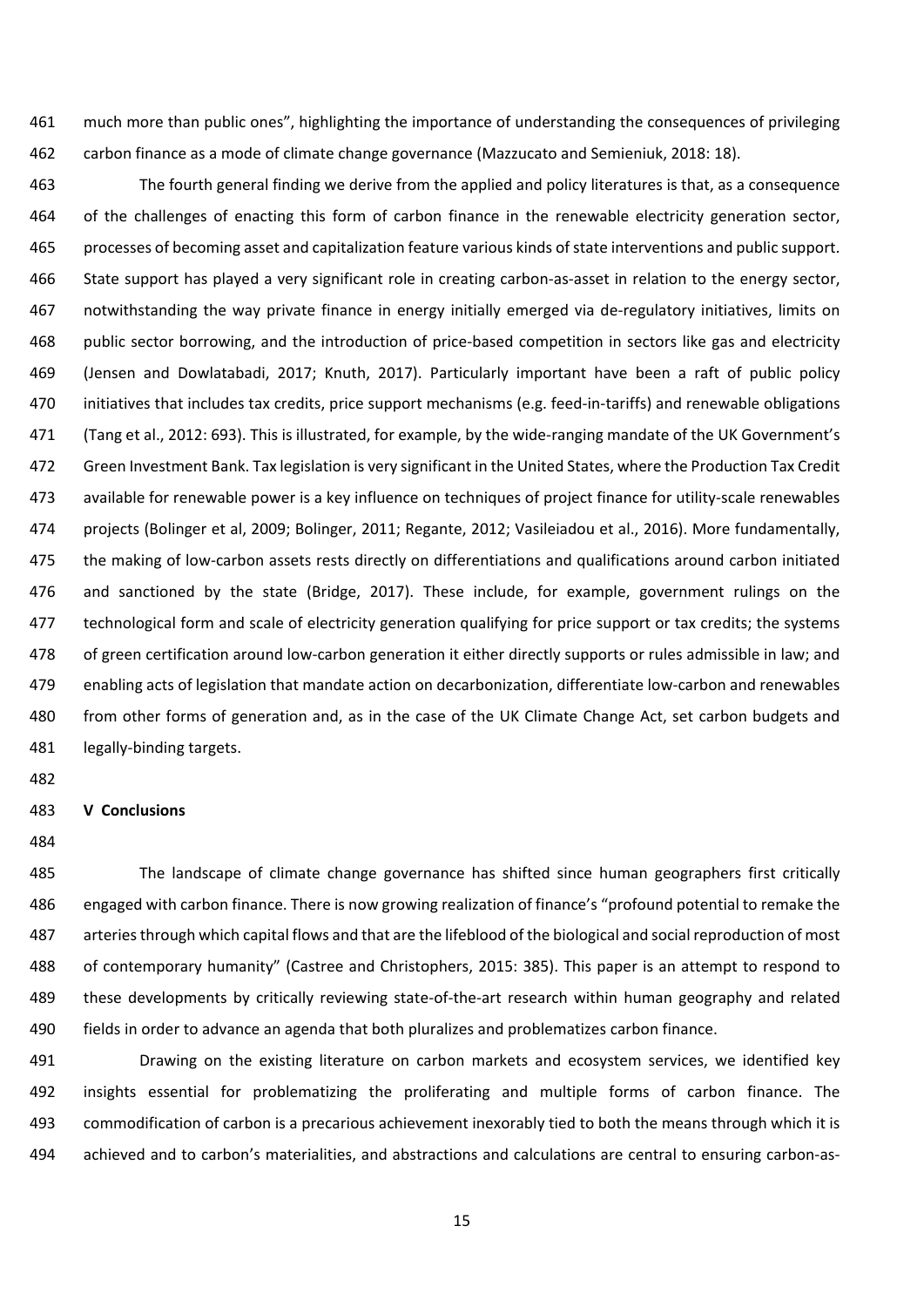commodity is able to bear value. From Felli's (2014) significant intervention and a rapidly growing literature that subsequently rejects a focus on commodification in favour of the production of property relations that enable rent-seeking, we draw the importance for critical analysis of the significance of sovereign power, the specific utility of commodification as a concept for centring attention on the extraction of value through speculation, and how processes of carbon finance cannot be adequately understood as commodification. To open up for analysis the forms of carbon finance that, in particular, invest in nature and raise of capital for low-carbon investment, we have built on existing research that highlights how carbon is figured as an 'asset', connecting our research agenda with wider cultural economy work that articulates the categories of assetization and capitalization to analyse economization processes that leverage debt for capital investment. From these starting points, the paper has sought to extend the problematization of carbon finance in all its forms from the relatively well-known difficulties of making carbon-as-commodity to the presently under- researched impediments of producing carbon-as-asset. Demonstrating the potential of such an approach, we turned to low-carbon investment in electricity generation, largely as it is taking place in the USA and UK. Here we highlighted how the processes of carbon-as-asset do not take a singular financial and organizational form, entail attempts to work around the material challenges of renewables, change as mainstream investors become involved, and feature various kinds of state interventions and public support.

 Rather than seeking to set out a singular agenda for work on carbon finance, we would hope that our paper will generate further research centred on the diverse, contingent and problematic ways in which carbon- as-commodity and carbon-as-asset are constituted, and the consequences that this has for prospects of 514 decarbonization. Although we have drawn attention to four main forms of carbon finance – markets for carbon allowances and offsets, ecosystem services, investment in natural capital for carbon sequestration, and the raising of capital for low-carbon investment – there are also several further forms of carbon finance that remain under-explored. For example, few studies have examined how carbon comes to be commodified beyond cap and trade carbon markets or offset schemes. Work on low-carbon housing and property markets is perhaps an exception, with research demonstrating how delivering carbon savings in this sector rests on the identification of metrics, monitoring, standardization and verification to attract investment (Edwards and Bulkeley, 2017; Lovell, 2004, 2015). Carbon savings of this kind do not function within traditional markets, but come to be commodified in quasi-markets that distribute and exchange forms of government subsidy or philanthropic donation. Often the assumption behind these forms of low-carbon qualification is that once their carbon value can be accounted for, markets will form around them. Yet so far there is limited evidence of the spontaneous formation of markets around these qualified commodities in relation to housing. Recent research suggests, however, that within certain urban markets for commercial property in the US, "many players are now working to convert green building into a resource for real estate developers, owners, and investors, and to harness those streams of green value added for new financial instruments and investment markets" (Knuth,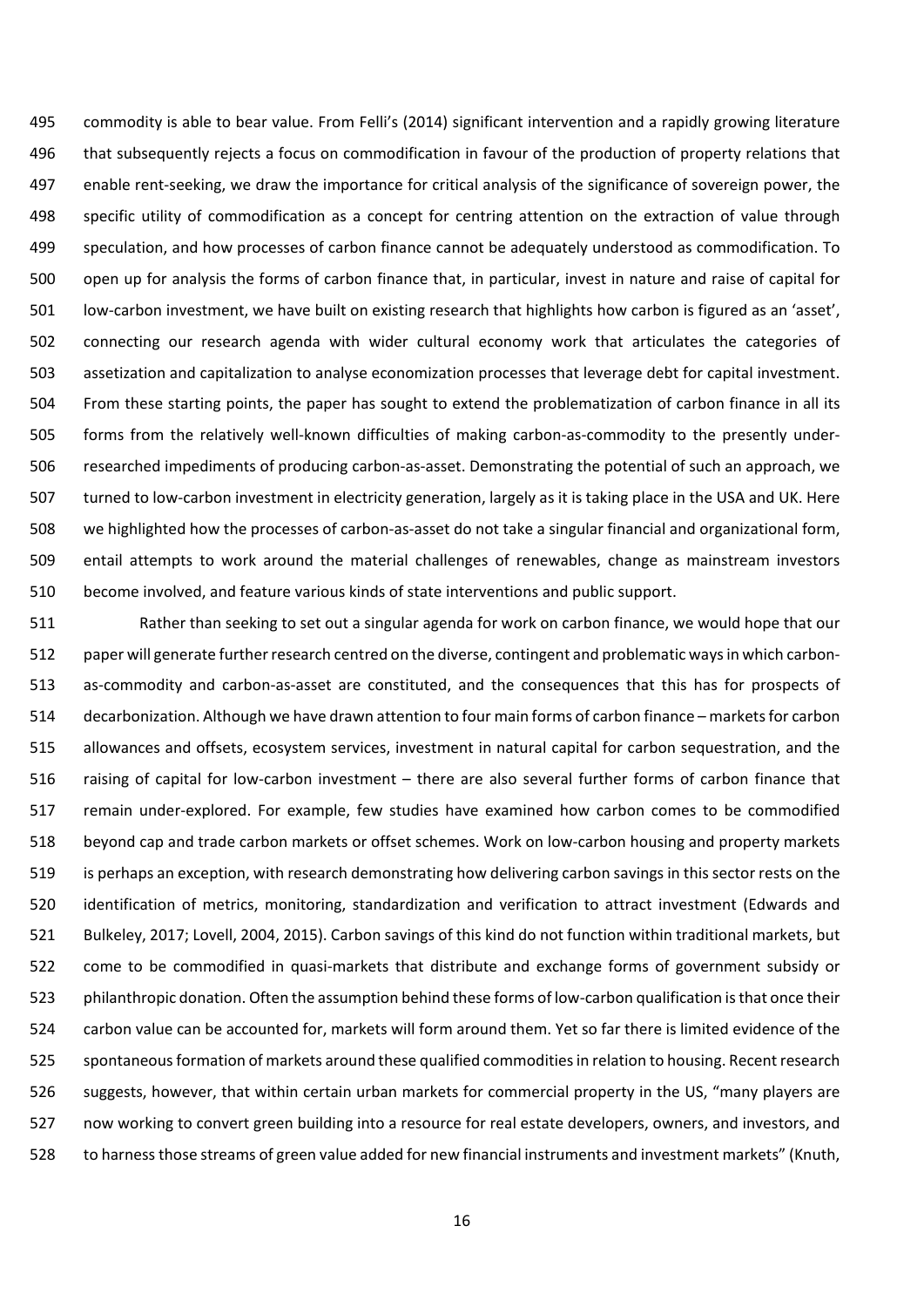2015: 637). This shift is significant, in terms of our argument in the paper, as it indicates a move from away from a direct interest in the value of energy savings that can be derived from green buildings to "more speculative manoeuvring around the investment potential of green property" (Knuth, 2015: 637).

 Equally, we are wary that problematizing the processes of carbon-as-asset is not narrowed to the financing of the renewable energy sector. Rather, we would want to encourage research that might investigate why carbon finance can be secured in relation to some forms of carbon – for example to its *absence* in renewable electricity generation – rather than others, such as the carbon content of the retail sector or energy-intensive industries, such as steel, plastic or cement. Similarly, we would also want to guard against the assumption that, paralleling the attention given to carbon markets by research into carbon-as-commodity, the problematization of carbon-as-asset necessarily entails a focus on processes that are solely located in capital markets. Chinese banks, for instance, are the subject of incentives and guidance by the People's Bank of China and other regulatory agencies designed to privilege loans in support of low-carbon entities and projects, and there is pressure for similar arrangements that reward the capitalization of low-carbon assets to be incorporated into the macroprudential regulation of banking elsewhere (Campiglio 2016). Banks are increasingly interested in the carbon credentials of the assets in their loan portfolios, not least because central banks are coming to regard climate change and the prospect of a sudden collapse in the valuations of carbon- intensive economic entities as material to financial stability. The Financial Stability Board's Task Force on Climate-Related Disclosures (2017) has, for instance, recently published a set of voluntary metrics and measures that seem likely to feature strongly in the processes by which banks calculate the 'high carbon' qualities of the brown assets on their balance sheets and thus the extent of their exposure to the so-called 'carbon bubble'. Climate change risk and the production of what we might term 'high-carbon-as-asset' is also presently at the heart of divestment campaigns in support of decarbonization by pension funds and other institutional investors, although it is noticeable that not all pension funds regard divestment as necessary or as the most appropriate response to climate change (Stausball, 2015). A pluralized research agenda for carbon finance that extends to problematizing the processes of carbon-as-asset can, therefore, be taken in new directions, where the pertinent questions centre on the 'unbecoming' of high-carbon assets and asset classes. What is clear, however, is that interrogating the relations between carbon's material form, its abstraction, capitalization and political economy will be key if we are to understand the potential for carbon finance to act as the 'game changer' for climate futures it is presently heralded to be.

 **Funding:** This research was funded by the European Union's Horizon 2020 Research and Innovation Programme under grant agreement no. 730053.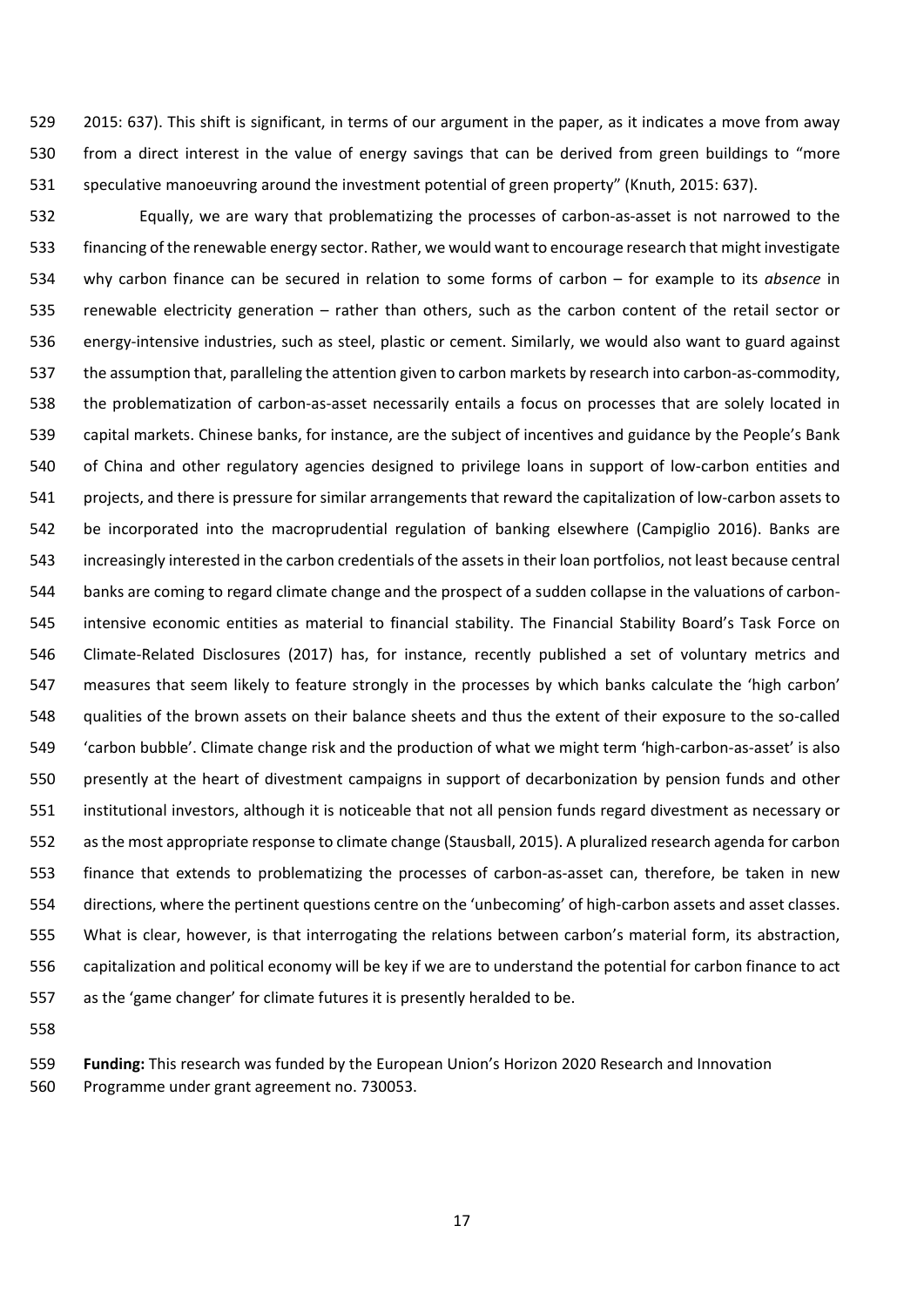### **References**

- Andersen S, Skjaerseth JB, Jevnaker T, and Wettestad J (2016) The Paris Agreement: Consequences for the EU and Carbon Markets? *Politics and Governance* 4(3): 188–196.
- Andreucci D, García-Lamarca M, Wedekind J and Swyngedouw E (2017) "Value grabbing": A political ecology of rent. *Capitalism Nature Socialism* 28(3): 28-47.
- Asiyanbi AP (2016) A political ecology of REDD+: Property rights, militarised protectionism, and carbonised exclusion in Cross River. *Geoforum* 77(December): 146-156.
- Asiyanbi AP (2017) Financialisation in the green economy: Material connections, markets-in-the-making and Foucauldian organising actions. *Environment and Planning A* 50(3): 531-548.
- Bachram, H (2004) Climate fraud and carbon colonialism: the new trade in greenhouse gases. *Capitalism Nature Socialism* 15(4): 5-20.
- Ballesteros A, Nakhooda S, Werksman J, et al. (2010) *Power, Responsibility, and Accountability: Rethinking the Legitimacy of Institutions for Climate Finance.* Report for the World Resources Institute. Washington DC: WRI.
- Bertl C (2016) Environmental finance and impact investing: Status quo and future research. *ACRN Oxford Journal of Finance and Risk Perspectives* 5(2): 75-105.
- Bigger P (2016) Environmental Governance in the Carbon Economy: Regulating Greenhouse Gas Emissions in California' s Cap-and-Trade Program. PhD Thesis University of Kentucky.
- Bigger P and Dempsey J (2018) The ins and outs of neoliberal natures. *Environment and Planning C* 1(1-2): 25-43
- 

- Birch K (2017a) Rethinking Value in the Bioeconomy: finance, assetization, and the management of value. *Science, Technology and Human Values* 42(3): 460-90.
- Birch K (2017b) Financing technoscience: Finance, assetization and rentiership, in Tyfield D, Lave R, Randalls S and Thorpe C (eds) *The Routledge Handbook of the Political Economy of Science*. London: Routledge.
- Bolinger M, Harper J and Karcher M (2009) A review of wind project financing structures in the USA. *Wind Energy* 12(3): 295-309.
- 
- Bolinger M (2011) Community Wind: Once Again Pushing the Envelope of Project Finance. Lawrence Berkeley National Laboratory, LBNL-4193E. Online: [https://emp.lbl.gov/sites/all/files/lbnl-4193e.pdf.](https://emp.lbl.gov/sites/all/files/lbnl-4193e.pdf)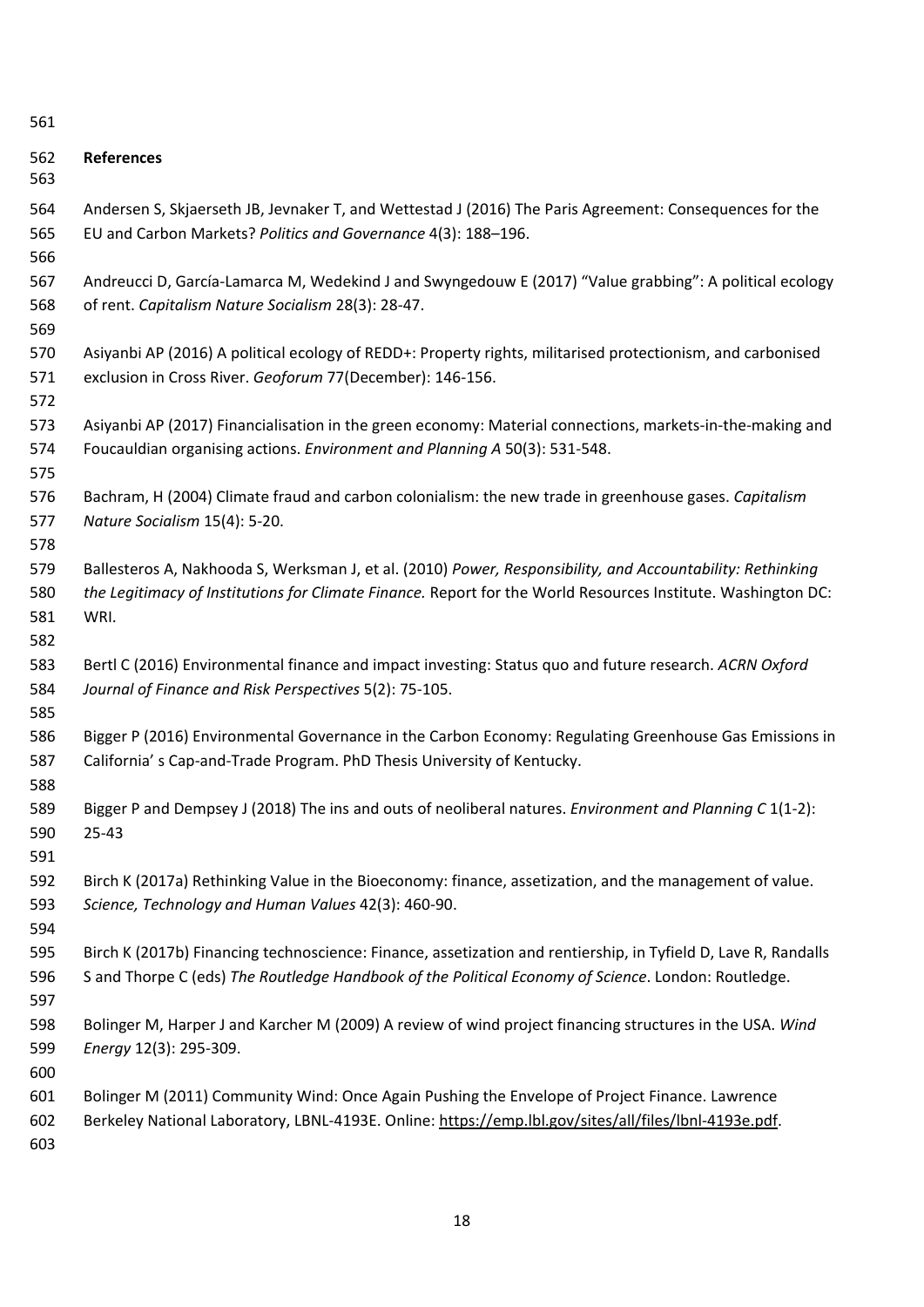Bracking S (2015) Performativity in the Green Economy: How far does climate finance create a fictive economy? *Third World Quarterly* 36(12): 2337-2357. Bridge G (2017) The Map is Not the Territory: a sympathetic critique of energy research's spatial turn. *Energy Research and Social Science* 36: 11-20 Bryant G (2018) Nature as accumulation strategy? Finance, nature, and value in carbon markets. *Annals of the American Association of Geographers* 108(3): 605-619. Buchner B, Oliver, P, Wang, X et al. (2017) Global Landscape of Climate Finance 2017. Report for Climate Policy Initiative, October 2017. Online: https://climatepolicyinitiative.org/wp- content/uploads/2017/10/2017-Global-Landscape-of-Climate-Finance.pdf Bumpus AG and Liverman DM (2008) Accumulation by decarbonization and the governance of carbon offsets. *Economic geography* 84(2): 127-155. Bumpus AG and Liverman DM (2011) Carbon colonialism? Offsets, greenhouse gas reductions, and sustainable development. In Peet R, Robbins P and Watts M (eds) *Global Political Ecology*. London: Routledge. Büscher B and Fletcher R (2015) Accumulation by conservation. *New Political Economy* 20(2): 273-298. Callon M (2009) Civilizing markets: Carbon trading between in vitro and in vivo experiments. *Accounting, Organizations and Society* 34(3): 535-548. Campiglio E (2016) Beyond carbon pricing: The role of banking and monetary policy in financing the transition to a low-carbon economy. *Ecological Economics* 121: 220-230 Castree N and Christophers B (2015) Banking spatially on the future: Capital switching, infrastructure, and the ecological fix. *Annals of the Association of American Geographers* 105(2): 378-386. Christophers B (2016) Risking value theory in the political economy of finance and nature. *Progress in Human Geography* 42(3): 330-349. Christophers B (2018) Risk capital: Urban political ecology and entanglements of financial and environmental risk in Washington, D.C. *Environment and Planning E* Online. DOI: 10.1177/2514848618770369. City of London Corporation (2016) *Globalising green finance: the UK as an international hub*. Report. Online. Available at: http://greenfinanceinitiative.org/wp-content/uploads/2016/11/Globalising-green- finance\_AA3.pdf (accessed 23 October 2017). Clapp C, Ellis J, Benn J, et al. (2012) *Tracking Climate Finance: What and How?* Report. Online. Available at: www.oecd.org/cc/ccxg (accessed 13 December 2017).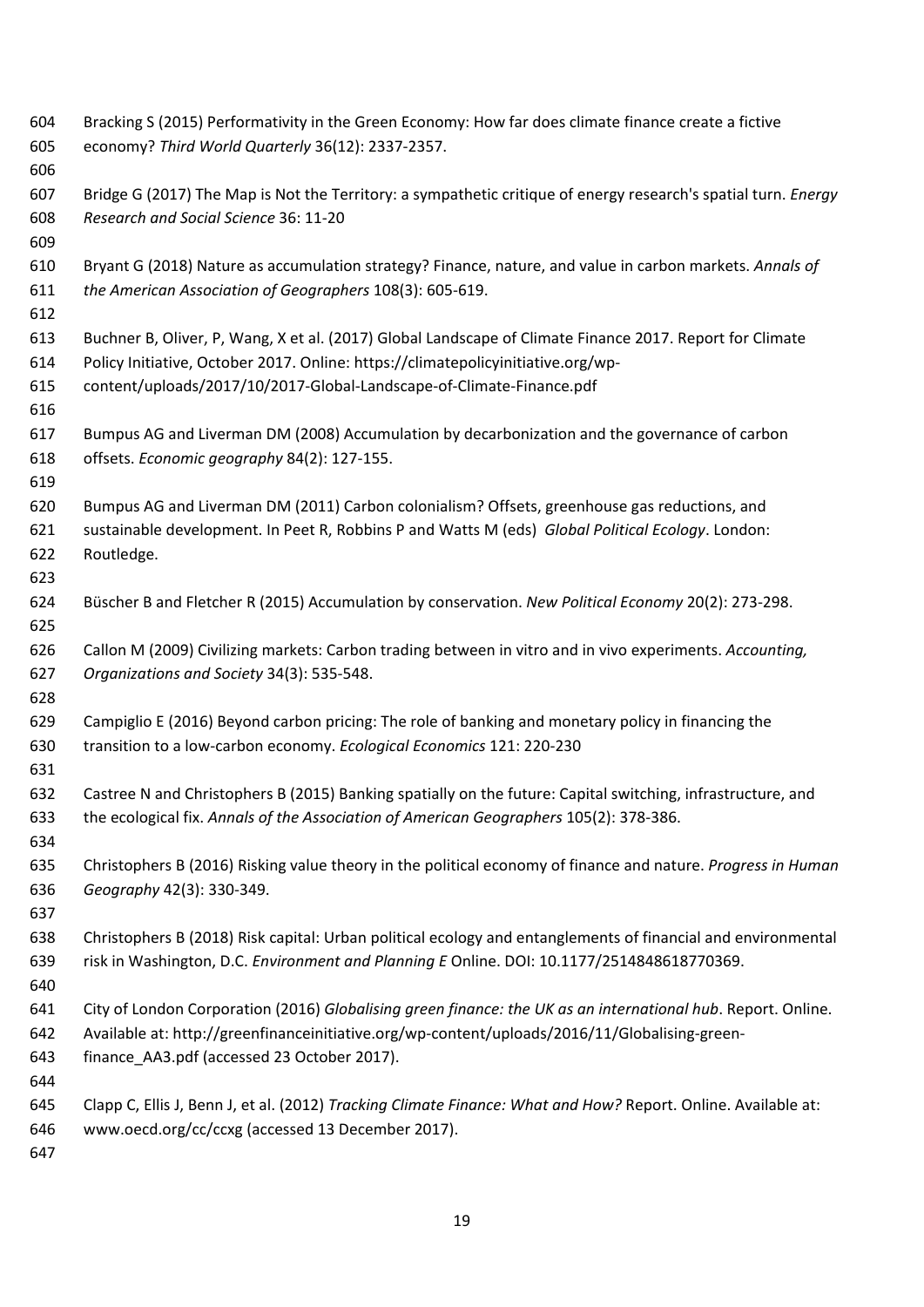| 648        | Climate Bonds Initiative (2017) Bonds and Climate Change: The State of the Market 2017. Climate Bonds      |
|------------|------------------------------------------------------------------------------------------------------------|
| 649        | Initiative. Available at: https://www.climatebonds.net/files/files/CBI-SotM_2017-                          |
| 650        | Bonds%26ClimateChange.pdf                                                                                  |
| 651        |                                                                                                            |
| 652        | Corbera E (2012) Problematizing REDD+ as an experiment in payments for ecosystem services. Current         |
| 653        | Opinion in Environmental Sustainability 4(6): 612-619.                                                     |
| 654        |                                                                                                            |
| 655        | Coughlin J (2012) Introduction to Renewable Energy Project Finance Structures. Online. Available at:       |
| 656        | https://www.energy.gov/sites/prod/files/2013/10/f4/ppa_reintrowebinar.pdf                                  |
| 657        |                                                                                                            |
| 658        | DB Climate Change Advisors (2012) Sustainable Investing Establishing Long-Term Value and Performance       |
| 659        | Climate Change Investment Research. Report, Deutsche Bank, New York, NY.                                   |
| 660        |                                                                                                            |
| 661        | Dempsey J (2015) Fixing biodiversity loss. Environment and Planning A 47(12): 2555-2572.                   |
| 662        |                                                                                                            |
| 663        | Eadson W and Foden M (2018) State, community and the negotiated construction of energy markets:            |
| 664        | Community energy policy in England. Geoforum 100(March): 21-31                                             |
| 665        |                                                                                                            |
| 666        | Edwards and Bulkeley (2017) Urban political ecologies of housing and climate change: The 'Coolest Block'   |
| 667        | Contest in Philadelphia. Urban Studies 54(4): 1126-1141.                                                   |
| 668        |                                                                                                            |
| 669        | Ekers M and Prudham S (2015) Towards the socio-ecological fix. Environment and Planning A 47(12): 2438-    |
| 670        | 2445.                                                                                                      |
| 671        |                                                                                                            |
| 672        | Ervine K (2014) Diminishing returns: Carbon market crisis and the future of market-dependent climate       |
| 673        | change finance. New Political Economy 19(5): 723-747.                                                      |
| 674        |                                                                                                            |
| 675        | European Commission (2018) Final report of the High-Level Expert Group on Sustainable Finance. Brussels.   |
| 676        | Available at: https://ec.europa.eu/info/publications/180131-sustainable-finance-report_en (accessed 14     |
| 677        | February 2018).                                                                                            |
| 678        |                                                                                                            |
| 679        | EWEA (2018) Prices and Support Mechanisms. Online. Available at: https://www.wind-energy-the-              |
| 680        | facts.org/index-46.html                                                                                    |
| 681<br>682 | Fairhead J, Leach M and Scoones I (2012) Green grabbing: a new appropriation of nature? Journal of Peasant |
| 683        | Studies 39(2): 237-261.                                                                                    |
| 684        |                                                                                                            |
| 685        | Felli, R. (2014) On climate rent. Historical Materialism. 22(3-4): 251-280.                                |
| 686        |                                                                                                            |
| 687        | Financial Stability Board Task Force on Climate-Related Financial Disclosures (2017) Final Report:         |
| 688        | Recommendations of the Task Force on Climate-related Financial Disclosures. June 2017. Online:             |
| 689        | https://www.fsb-tcfd.org/wp-content/uploads/2017/06/FINAL-TCFD-Report-062817.pdf                           |
| 690        |                                                                                                            |
| 691        | Finnerty JD (2013) Project financing: Asset-based financial engineering. Hoboken, NJ: Wiley & Sons         |
| 692        |                                                                                                            |
|            |                                                                                                            |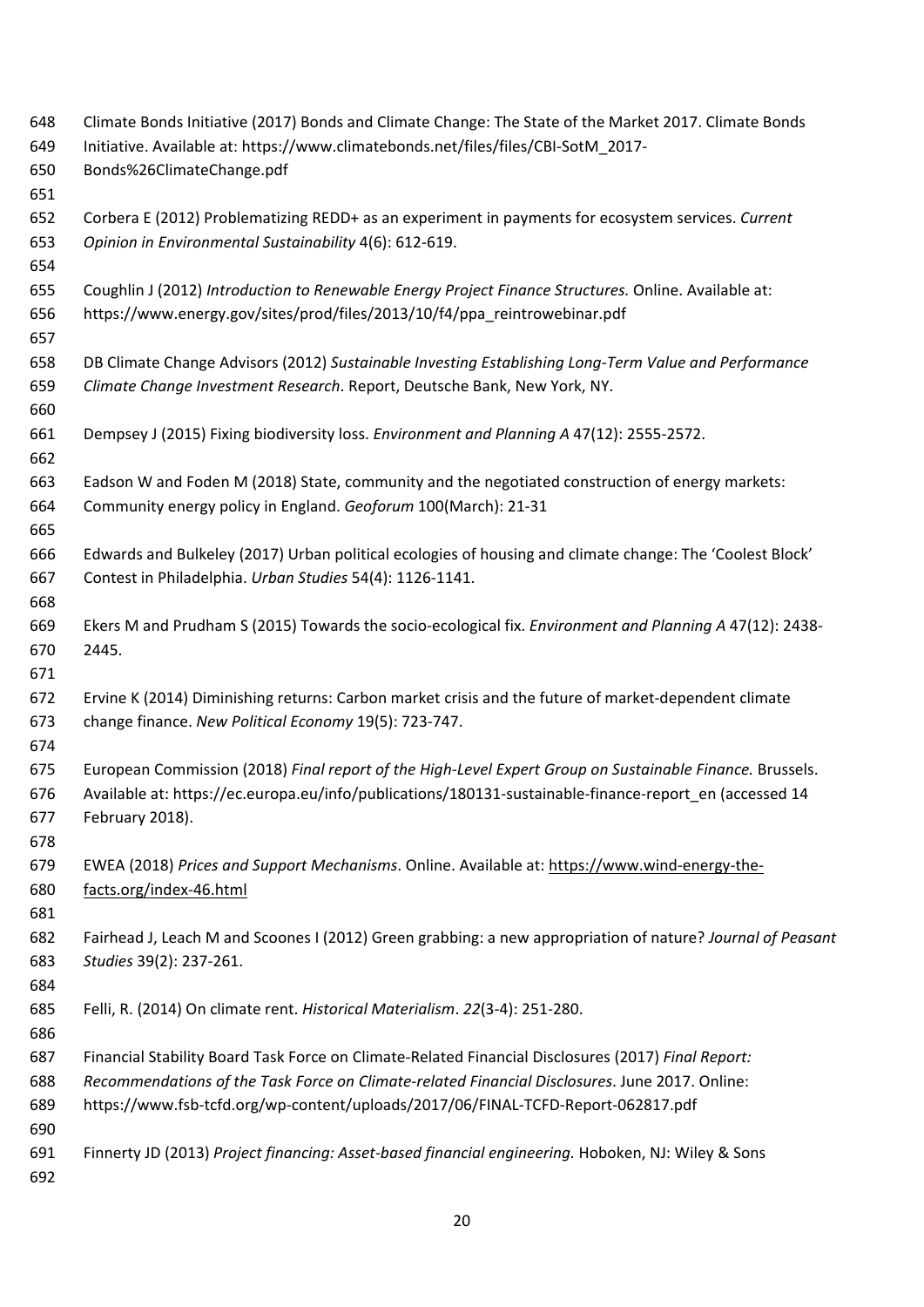| 693 | Fletcher R, Dressler, W Büscher B and Anderson ZR (2016) Questioning REDD+ and the future of market-         |
|-----|--------------------------------------------------------------------------------------------------------------|
| 694 | based conservation. Conservation Biology 50(3): 673-675.                                                     |
| 695 |                                                                                                              |
| 696 | Foucault M. (2003) Polemics, politics, and problematizations: An interview with Michel Foucault, in Rabinow, |
| 697 | P. and Rose, N. (eds) The Essential Foucault, New York and London: The New Press, 351-69.                    |
| 698 |                                                                                                              |
| 699 | G20 Finance Study Group (2016) Green Bonds: Country Experiences, Barriers and Options. Available at:         |
| 700 | http://unepinquiry.org/wp-                                                                                   |
| 701 | content/uploads/2016/09/6 Green Bonds Country Experiences Barriers and Options.pdf                           |
| 702 |                                                                                                              |
| 703 | Global Commission on the Economy and Climate (2016) The sustainable infrastructure imperative. Report for    |
| 704 | the New Climate Economy, Washington, DC.                                                                     |
| 705 |                                                                                                              |
| 706 | Godinot S, Vandermosten J, Thomä J, et al. (2017) WWF Climate quide to asset owners. Report for WWF,         |
| 707 | Brussels.                                                                                                    |
| 708 |                                                                                                              |
| 709 | Gupta A, Lövbrand E, Turnhout E and Vijge MJ (2012) In pursuit of carbon accountability: the politics of     |
| 710 | REDD+ measuring, reporting and verification systems. Current Opinion in Environmental Sustainability 4(6):   |
| 711 | 726-731.                                                                                                     |
| 712 |                                                                                                              |
| 713 | Hall S, Foxon T and Bolton R (2017) Investing in low-carbon transitions: energy finance as an adaptive       |
| 714 | market. Climate Policy 17(3): 280-298.                                                                       |
| 715 |                                                                                                              |
| 716 | Harvey D (1978) The urban process under capitalism: A framework for analysis. International Journal of       |
| 717 | Urban and Regional Research 2: 101-131.                                                                      |
| 718 |                                                                                                              |
| 719 | Harvey D (1982) The limits to capital. Oxford, UK: Blackwell.                                                |
| 720 |                                                                                                              |
| 721 | Harvey D (2003) The new imperialism. Oxford: Oxford University Press.                                        |
| 722 | Jensen T and Dowlatabadi H (2017) Challenges in financing public sector low-carbon initiatives: lessons from |
| 723 | private finance for a school district in British Colombia, Canada. Climate Policy. Online. Available at      |
| 724 | https://doi.org/10.1080/14693062.2017.1387512                                                                |
| 725 |                                                                                                              |
| 726 | Karpf A and Mandel A (2018) The changing value of the 'green' label on the US municipal bond market.         |
| 727 | Nature Climate Change 8: 161-165.                                                                            |
| 728 |                                                                                                              |
| 729 | Kay K (2018) A hostile takeover of nature? Placing value in conservation finance. Antipode 50(1): 164-183.   |
| 730 |                                                                                                              |
| 731 | Kay K. and Kenney-Lazar M (2017) Value in capitalist natures: an emerging framework. Dialogues in Human      |
| 732 | Geography. 7(3): 295-309.                                                                                    |
| 733 |                                                                                                              |
| 734 | Keohane GL (2016) Capital and the Common Good: How Innovative Finance is Tackling the World's Most           |
| 735 | Urgent Problems, New York: Columbia University Press                                                         |
| 736 |                                                                                                              |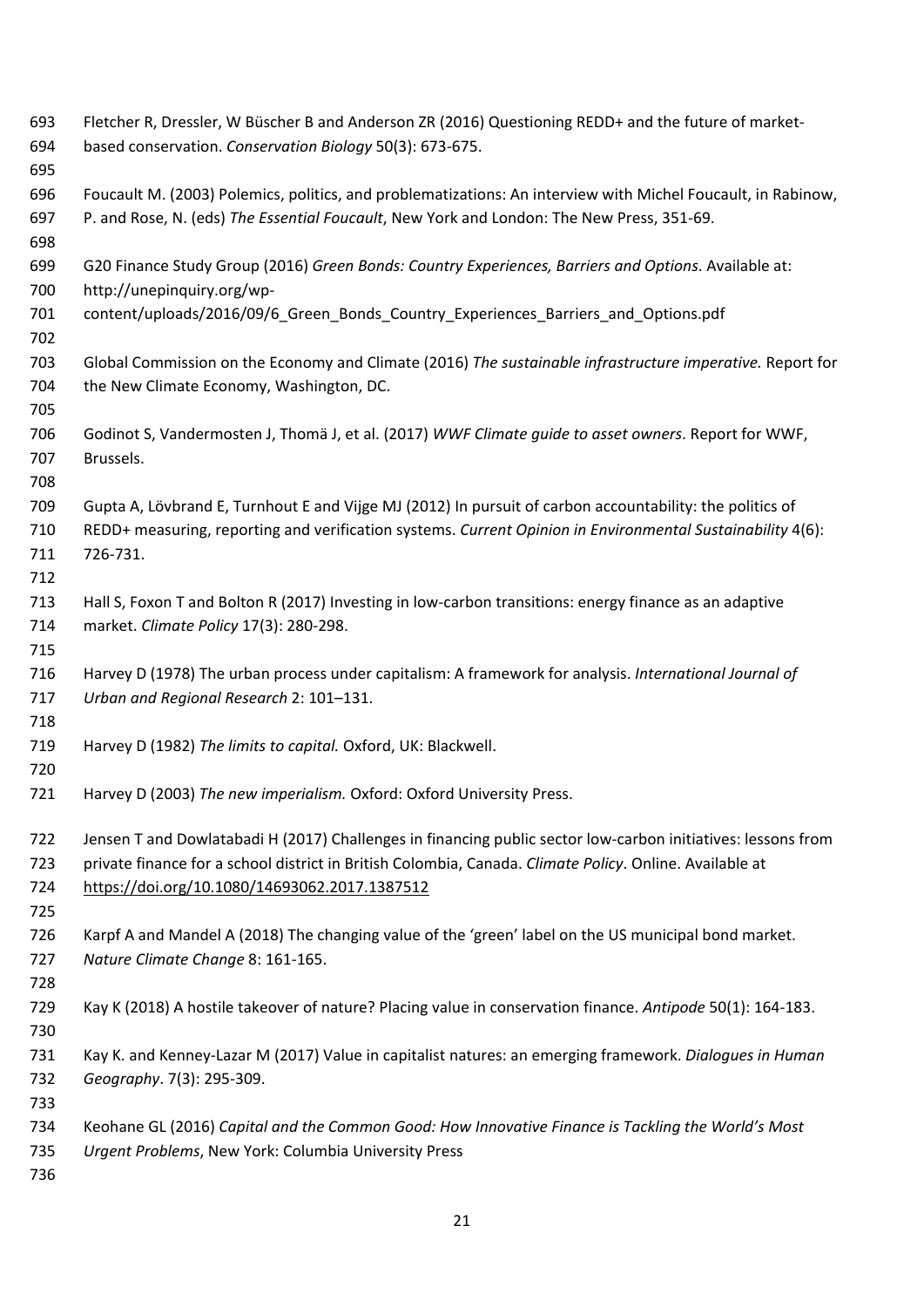Knox-Hayes J (2016) *The Cultures of Markets: the political economy of climate governance*. Oxford: Oxford University press. Knuth S (2015) [Global finance and the land grab: Mapping twenty-first century strategies.](https://www.dur.ac.uk/research/directory/staff/?mode=pdetail&id=16321&sid=16321&pdetail=115769) *Canadian Journal of Development Studies / Revue canadienne d'études du développement* 36(2): 163-178. Knuth S (2017) Green devaluation: Disruption, divestment, and decommodification for a green economy. *Capitalism Nature Socialism* 28(1):98-117. Knuth S (2018a) [Cities and planetary repair: The problem with climate retrofitting.](https://www.dur.ac.uk/research/directory/staff/?mode=pdetail&id=16321&sid=16321&pdetail=117310) *Environment and Planning A: Economy and Space* 51(2): 487-504. Knuth S (2018b) ["Breakthroughs" for a Green Economy? Financialization and Clean Energy Transition.](https://www.dur.ac.uk/research/directory/staff/?mode=pdetail&id=16321&sid=16321&pdetail=115508) *Energy Research and Social Science* 41: 220-229. Lam PTI and Law AOK (2016) Crowdfunding for renewable and sustainable energy projects: An exploratory case study approach. *Renewable and Sustainable Energy Reviews* 60(July): 11-20. Lane R and Newell P (2016) The political economy of carbon markets. In: Van de Graaf et al (eds).*The Palgrave Handbook of the International Political Economy of Energy*. London: Palgrave. Langley P (2018a) The folds of social finance: making markets, remaking the social. *Environment and Planning A* Online:<https://doi.org/10.1177/0308518X17752682> Langley P (2018b) Frontier financialization: Urban infrastructure in the United Kingdom, *Economic Anthropology* 5(2): 172-184 Langley P (2019) The Financialization of life. In: Van der Zwan N, Mertens D, Mader P (eds) *International handbook of financialization.* Abingdon, Oxon: Routledge. Lansing DM (2012) Performing carbon's materiality: The Production of carbon offsets and the framing of exchange. *Environment and Planning A* 44(1): 204 – 220. Leyshon and Thrift (2007) 'The capitalization of almost everything: The future of finance and capitalism', *Theory, Culture & Society* 24(7–8): 97–115 Lovell H (2004) Framing sustainable housing as a solution to climate change. *Journal of Environmental Policy and Planning* 6(1): 35-55. Lovell H (2015) *The Making of Low Carbon Economies*. London: Routledge Mazzucato M and Semieniuk G (2018) Financing renewable energy: Who is financing what and why it matters. *Technological Forecasting and Social Change* 127(February): 8-22.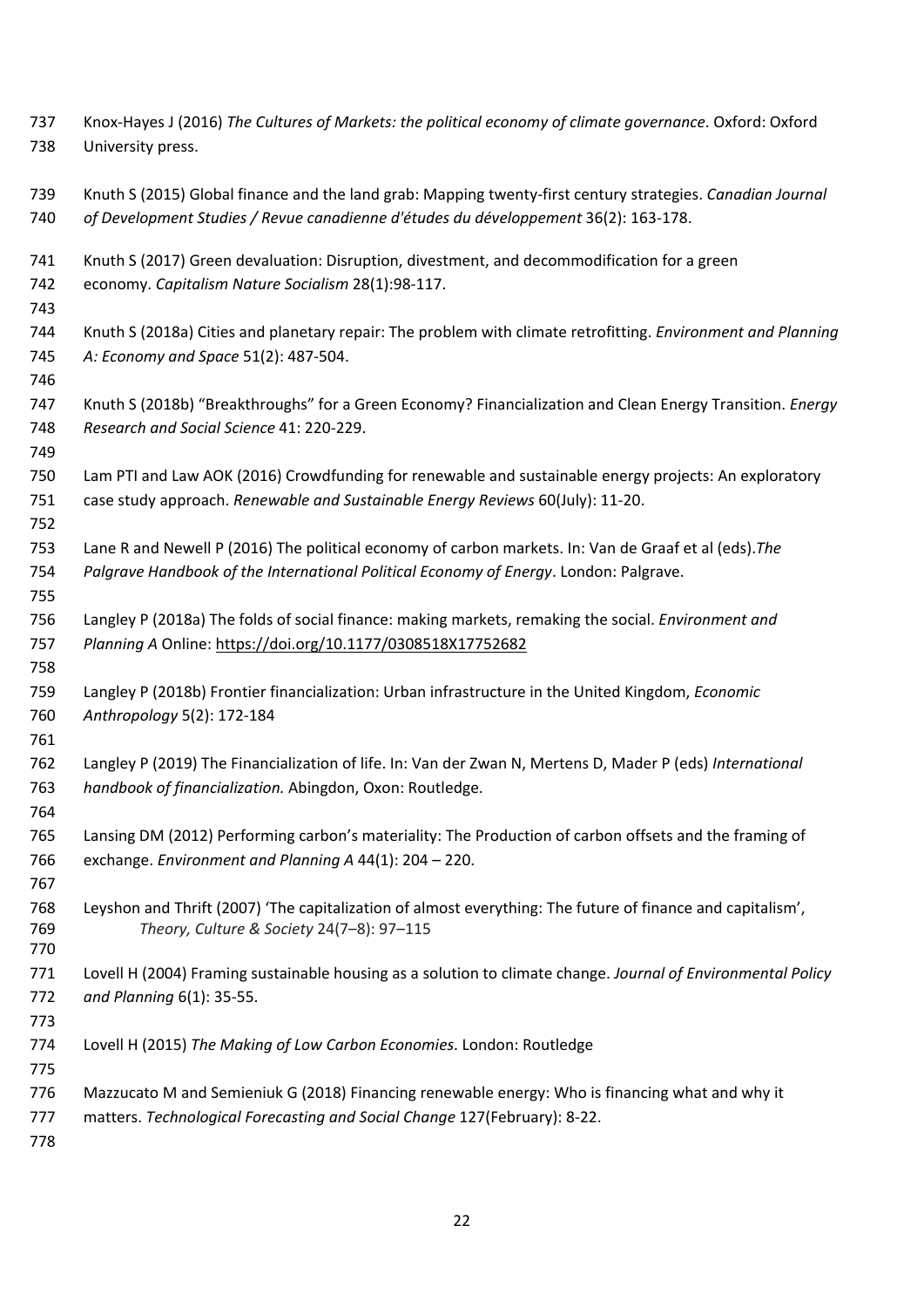McCarthy J (2015) A socioecological fix to capitalist crisis and climate change? The possibilities and limits of renewable energy. *Environment and Planning A* 47(12): 2485-2502 McCollum D, Nagai Y, Riahi K, et al. (2013) Energy investments under climate policy: a comparison of global models. *Climate Change Economics* 04(04): 1340010. McKenzie D (2009) Making things the same: Gases, emissions rights and the politics of carbon markets. *Accounting, Organizations and Society* 34(3-4): 440-455. Miller L, Carriveau R and Harper S (2018) Innovative financing for renewable energy project development– recent case studies in North America. *International Journal of Environmental Studies* 75(1): 121-134. Muniesa F (2012) A Flank Movement in the Understanding of Valuation. *The Sociological Review* 59(s2): 24- 38. Muniesa F (2017) On the political vernaculars of value creation. *Science as Culture* 26(4): 445–454. Muniesa F, Doganova L, Ortiz H, et al. (2017) *Capitalization: a cultural guide.* Paris, Presses des Mines. Ouma S (2016) From financialization [to operations of capital: Historicizing and disentangling the finance–](javascript:void(0)) [farmland-nexus](javascript:void(0)) *Geoforum* 72: 82-93. Ouma S (2018) [This can \(t\) be an asset class: The world of money management,"society", and the contested](javascript:void(0))  [morality of farmland investments](javascript:void(0)) *Environment and Planning A* Online https://doi.org/10.1177%2F0308518X18790051 Ouma S, Johnson L and Bigger P (2018) Rethinking the financialisation of 'nature'. *Environment and Planning A* 50(3): 500-511 Paterson M (2010) Legitimation and accumulation in climate change governance. *New Political Economy* 15(3): 345-368. Regante M (2012) *Tax Issues in Financing Renewable Energy Projects.* Online: https://www1.eere.energy.gov/femp/pdfs/fupwg\_spring12\_regante.pdf Robertson M (2012) Measurement and alienation: making a world of ecosystem services. *Transactions of the Institute of British Geographers* 37(3): 386-401. Smith N (2006) Nature as accumulation strategy. *Socialist Register* 43:16–36 Stausball A (2015) Selling out of fossil fuels no solution to climate change, *Financial Times*, March 22. Online: <https://www.ft.com/content/def47f8c-bb8d-11e4-b95c-00144feab7de#axzz3VcgvVAw7> Sullivan, S. (2018) 'Making nature investable: From legibility to leverageability in fabricating 'nature' as 'natural capital', *Science & Technology Studies* 31(3): 47-76